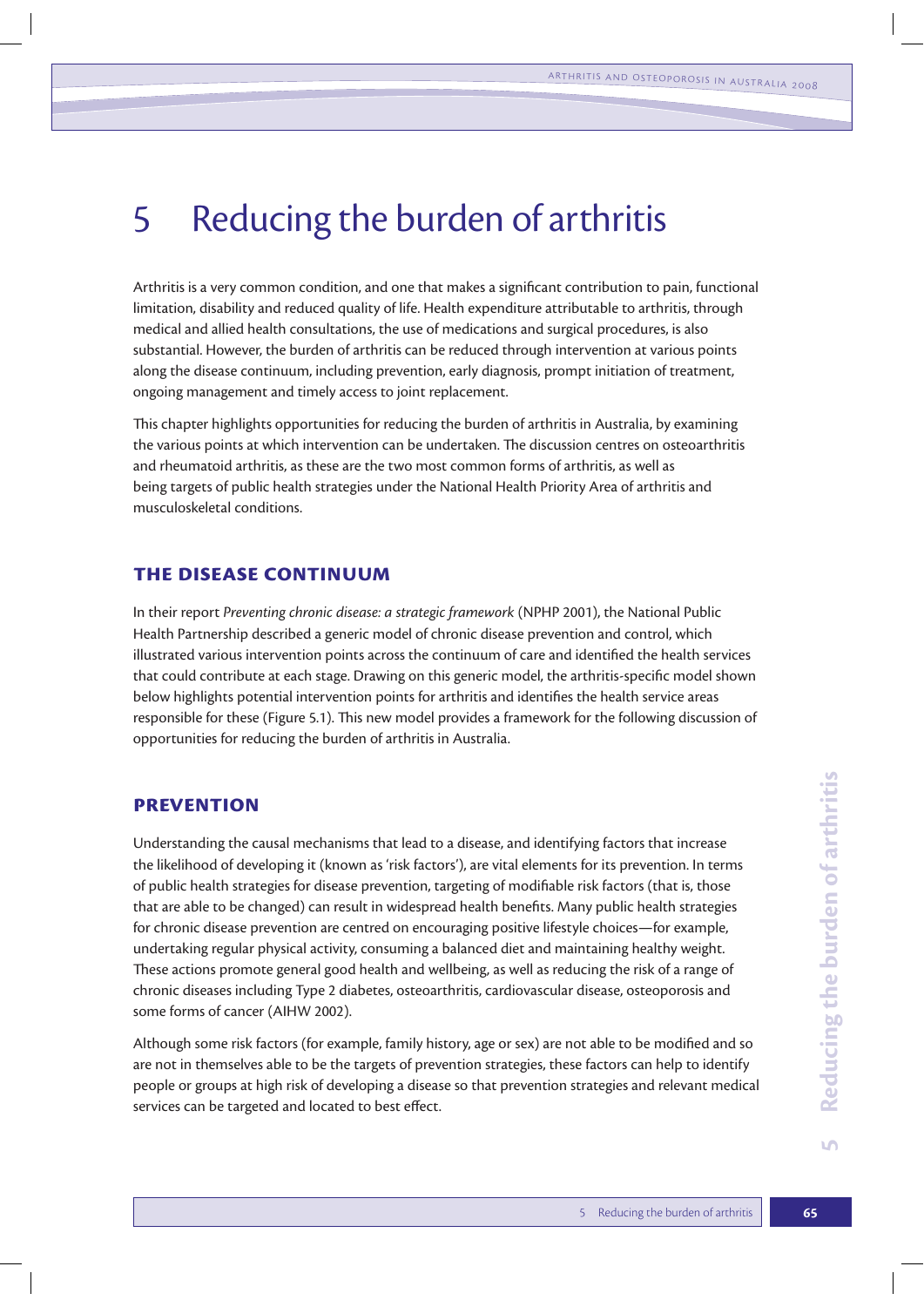

# **Risk factors for osteoarthritis**

In recent years, increased understanding of some of the causes of and risk factors for osteoarthritis has helped to develop public health strategies to prevent or delay its onset. Several potentially modifiable risk factors have been identified. In addition to the positive lifestyle choices outlined above, avoiding or limiting repetitive load-bearing activities and preventing joint trauma are beneficial. The links between some of these factors and the development of osteoarthritis are outlined below.

## *Overweight and obesity*

Being overweight or obese can contribute to osteoarthritis, particularly in females (Sandmark et al. 1999). Osteoarthritis develops gradually over many years, with the degenerative process beginning long before any symptoms are noticed. Exposure to risk factors early in life, therefore, influences health status at older ages. The Framingham Study, for example, predicted knee osteoarthritis among obese people as early as three decades in advance of its onset (Felson et al. 1988).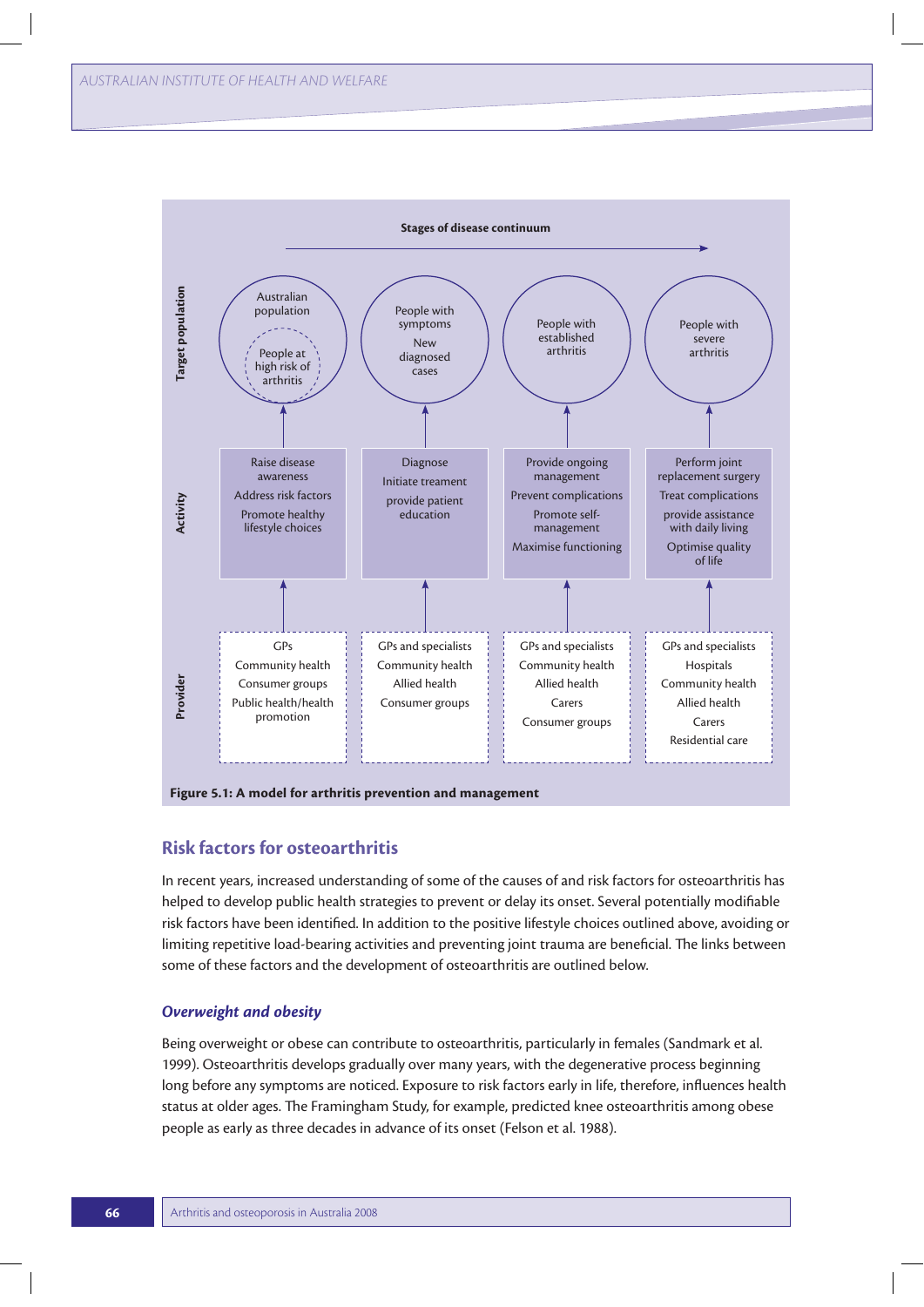Obesity increases the load across the weight-bearing joints, thus increasing the stress on the cartilage and ligaments. It is more strongly associated with osteoarthritis of the knee than the hip, although it is related to both (Lievense et al. 2002). However, obesity has also been associated with osteoarthritis of non-weight-bearing joints such as the joints of the hand. This suggests that obesity may cause metabolic changes that can promote osteoarthritis (Eaton 2004).

Osteoarthritis can in turn contribute to overweight and obesity. The painful joints may limit physical activity, causing weight gain. However, exercise is an important part of the management of osteoarthritis, and the type and length of exercise undertaken can be modified to avoid pain and minimise the strain on the joints. This is discussed in more detail later in this chapter.

## *History of joint trauma or injury*

Individuals with a history of joint trauma or injury are more likely to develop osteoarthritis (Gelber et al. 2000; Lau et al. 2000). Injury damages the tissues within the joint, which can increase the stress on the cartilage. The process of osteoarthritis then develops slowly over many years before it starts to cause symptoms of pain or stiffness in the previously injured joint.

Joint injuries associated with increased risk of osteoarthritis include dislocation, contusion, fracture, and tears of the menisci or ligaments. These injuries are common in sporting and recreational activities that place repeated high impacts or torsional (twisting) loads on the joints (for example, football, netball and basketball); the knee is frequently injured in this manner. However, participation in moderate exercise has many health benefits and does not of itself increase osteoarthritis risk. In fact, regular physical activity may actually decrease the risk of osteoarthritis (Rogers et al. 2002), and strong muscles may protect against cartilage loss in middle age (Foley et al. 2007). Case-control studies have found that the sports-related increase in risk of osteoarthritis can be explained by joint injury (Sutton et al. 2001; Thelin et al. 2006).

Joint trauma caused by surgery (such as meniscectomy, the surgical removal of the meniscus) can also increase the risk of osteoarthritis at the site of surgery later in life (Felson et al. 2000).

## *Repetitive joint-loading tasks*

Repetitive movements that involve placing abnormal strain, stress or heavy loads on the joints increase the risk of osteoarthritis. These types of movements are often required in certain manual occupations, such as jobs in the building industry. Jobs involving continuous kneeling, squatting, and climbing stairs are associated with higher rates of knee osteoarthritis, whereas jobs that require heavy lifting, including farming and construction, are associated with higher rates of hip osteoarthritis (Felson et al. 2000; Lau et al. 2000).

## *Joint misalignment*

Congenital abnormalities (conditions that are present at birth) can cause an abnormal load distribution across the joint due to an alteration of the mechanical alignment of the joint during movement (Arden & Nevitt 2006). The alignment of a joint affects the load across the cartilage and other tissues. Areas of cartilage under high load or pressure can degrade faster or be damaged by joint movement, increasing the risk of early-onset osteoarthritis.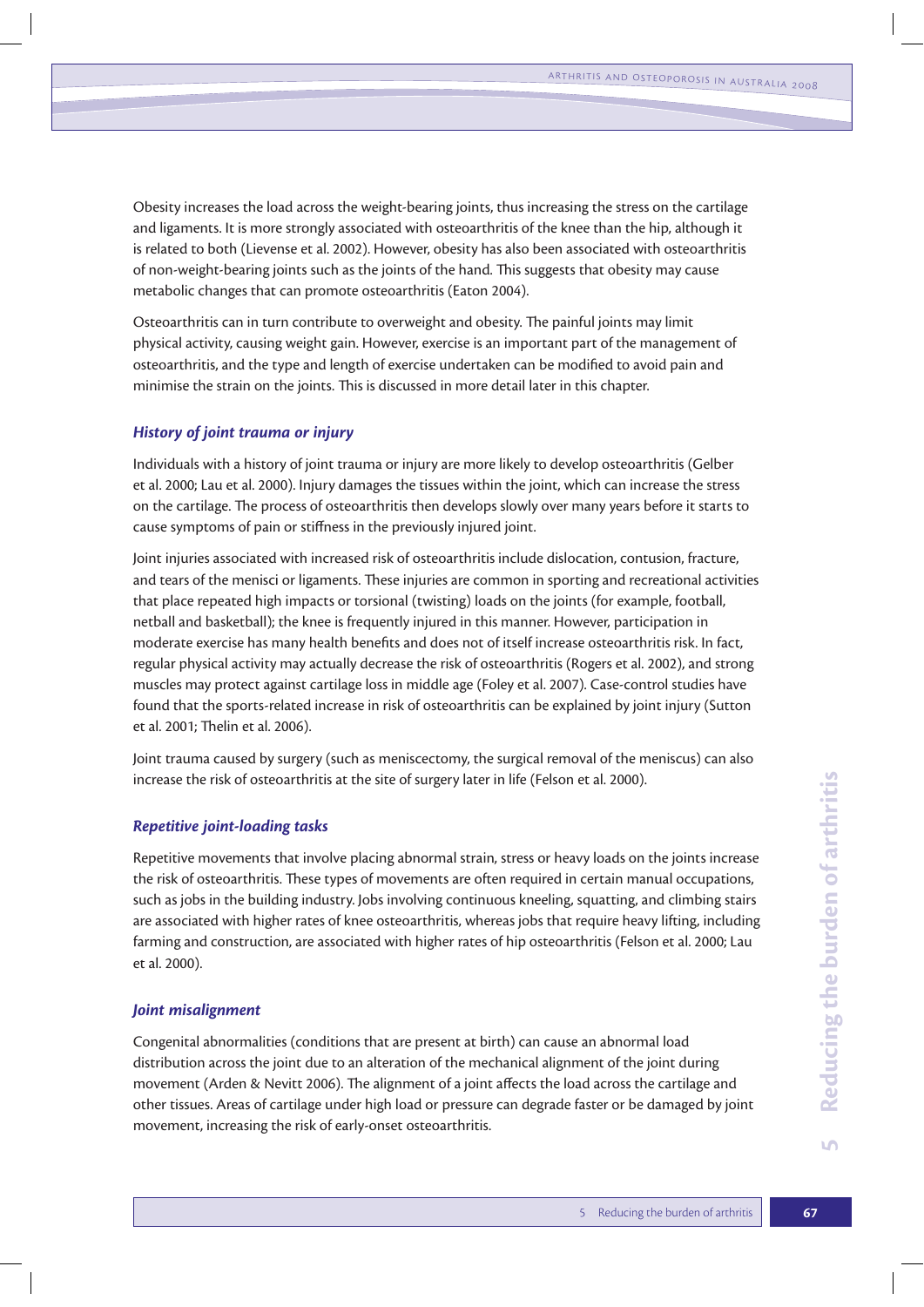#### *Non-modifiable influences on osteoarthritis*

#### *Age*

The prevalence of osteoarthritis in all joints increases sharply with age. Radiological and autopsy surveys show a steady rise in osteoarthritic changes in joints from age 30 years onwards. By age 65 years, around 80% of the population have some radiographic evidence of osteoarthritis, though only one-quarter report any pain or disability (Nuki et al. 1999). Possible mechanisms for the influence of age on osteoarthritis include diminished capacity for cartilage repair, hormonal changes and the cumulative effects of environmental exposures (Petersson & Jacobsson 2002).

#### *Gender*

Females are at higher risk of developing osteoarthritis of the hand and knee than males (Arden & Nevitt 2006; Srikanth et al. 2005). They are affected more frequently, more severely, and at more sites. Females have a higher rate of knee cartilage tissue loss than males (Ding et al. 2007), though the reasons for this are unknown. Factors that might contribute to the increased risk of osteoarthritis in females include the effects of female sex hormones and growth factors, the different distribution of weight in females compared to males, and the possible advantages of the larger bone and body size of males on the volume of cartilage tissue at certain joints (Ding et al. 2003).

#### *Family history and genetics*

Osteoarthritis appears to run in families. Children of parents with early-onset osteoarthritis, or osteoarthritis involving more than one joint, are at increased risk of developing the disease (Loughlin 2002).

Genetic factors can affect cartilage repair mechanisms and joint alignment. Twin studies have shown that genetic factors account for 60–65% of the variation in osteoarthritis of the hands and hips, and 40–50% in osteoarthritis of the knees (March & Bagga 2004). Multiple genes are involved, but their roles in affecting an individual's risk of osteoarthritis have not yet been clarified (Lally 2004).

# **Risk factors for rheumatoid arthritis**

Although recent advances in the understanding of disease progression in rheumatoid arthritis have led to the development of new treatment options (for example, biologic drugs), the causes or triggers of the autoimmune response that leads to the disease have not yet been isolated. Only one modifiable factor relating to the development of rheumatoid arthritis—tobacco smoking—has been clearly identified, and its nature as a disease trigger is complex. Other factors such as diet, obesity and the use of oral contraceptives have been linked to increased or decreased risk of rheumatoid arthritis in some studies, but the evidence is not conclusive.

Given the uncertainty surrounding modifiable risk factors for rheumatoid arthritis, primary prevention of the disease itself is not yet a reality. However, secondary prevention (that is, preventing progression of disease in people who have already been diagnosed) through early diagnosis and prompt initiation of treatment, can reduce the extent of disability and functional limitations generally associated with rheumatoid arthritis. This is discussed in detail later in this chapter.

Some influences on rheumatoid arthritis risk are described below.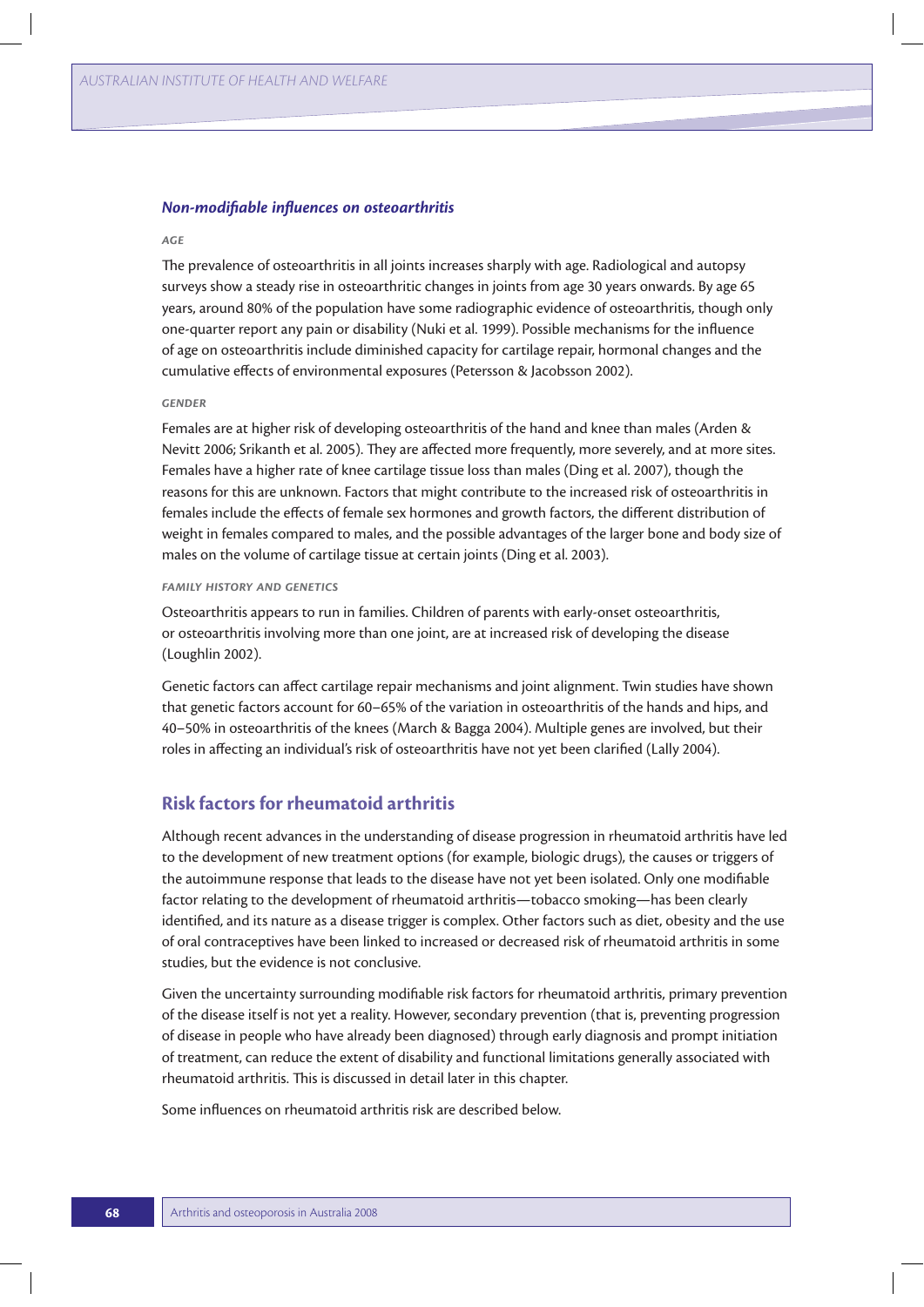## *Tobacco smoking*

Tobacco smoking is the only modifiable influence on rheumatoid arthritis that has been clearly identified to date. Exactly how smoking increases the risk of the disease is unclear, but may relate to its effect as a trigger of immune response for certain proteins, its effect on sex hormone levels and its propensity to cause damage to a variety of bodily tissues (Harrison 2002; Klareskog et al. 2006b). Only certain subtypes of rheumatoid arthritis are related to smoking, namely the anticitrulline antibody-positive form and the seropositive (or rheumatoid factor positive) form.

Smoking has not been found to independently increase the risk of rheumatoid arthritis in the general population, but rather to interact with certain genetic factors associated with rheumatoid arthritis and lead to high risk in people with these factors (Klareskog et al. 2006a).

## *Genetic factors*

Family studies indicate the high heritability of rheumatoid arthritis. Severe rheumatoid arthritis is found at approximately four times the expected rate in first-degree relatives of people with the disease. Approximately 10% of people with rheumatoid arthritis have an affected first-degree relative (Silman & Hochberg 2001). The disease also exhibits a higher concordance rate in identical twins than in fraternal twins (Silman et al. 1993). Certain genes (including a particular combination of human leukocyte antigens, referred to as the HLA-DR shared epitope) have been found to be highly associated with rheumatoid arthritis.

## *Gender (hormonal factors)*

Rheumatoid arthritis is more common among females than males. This may be due to the role of female sex hormones, particularly during menopause (Kuiper et al. 2001). Other factors that may be involved in the higher incidence of rheumatoid arthritis in females include their low levels of the male sex hormones and high levels of prolactin (a protein involved in milk production) (Brennan & Silman 1995). Pregnancy also influences the timing of the disease, with the period just after childbirth being a high-risk time for developing first symptoms (Silman et al. 1992).

## *Environmental factors*

The presence of high-risk genes is not sufficient to develop rheumatoid arthritis. Additional environmental factors are required to expose this susceptibility—in other words, something must happen to trigger the onset of the disease. Exposure to an infectious agent, such as a virus or bacteria, is suspected, though none have been clearly linked with the disease. However, any infectious agent involved is merely a trigger, and not a cause: rheumatoid arthritis is not transmissible from person to person.

## *Other influences*

In addition to the above-mentioned genetic, environmental and biochemical factors, several other factors such as socioeconomic status, education and psychosocial wellbeing may play a role in the development and progression of rheumatoid arthritis (Callahan & Pincus 1988; Symmons 2003).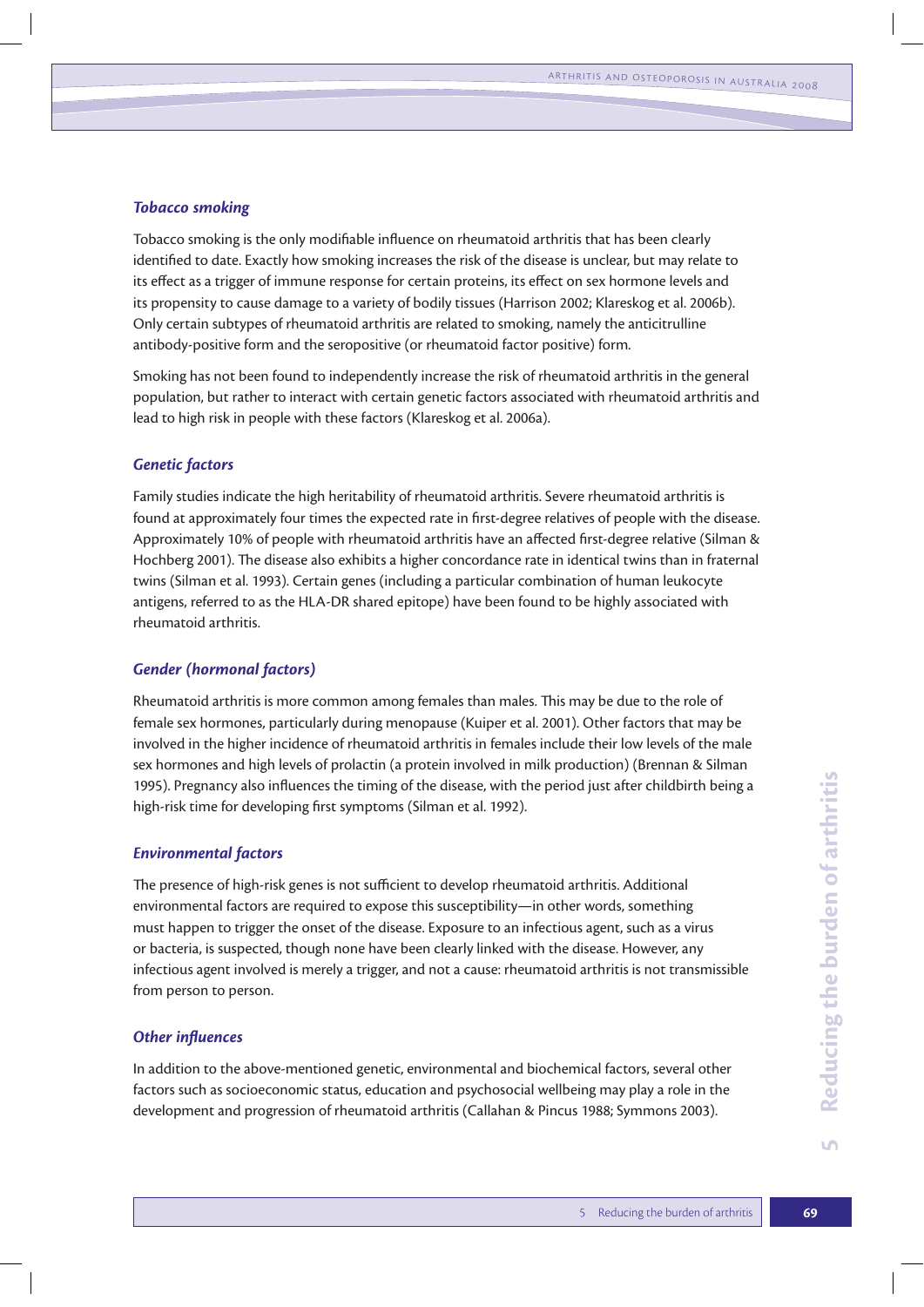Rheumatoid arthritis is not as common in less developed countries (Woolf & Pfleger 2003). It is also less common in rural areas (Symmons 2002), although the differences between rural and non-rural areas are small. Among some populations where the prevalence of rheumatoid arthritis is naturally very low (for example, among tribal African communities), increased prevalence in urbanised groups compared with those still living traditionally has been documented (Solomon et al. 1975). The reasons for this variation are not well understood, and likely relate to a combination of genetic, sociological and environmental factors.

# **Detection and diagnosis**

Pain and stiffness are often the first symptoms of arthritis. However, musculoskeletal symptoms can have many causes, and sometimes it can be difficult to distinguish the symptoms of arthritis from those of other diseases and conditions. For this reason, diagnosis usually involves a combination of investigations including a medical history, physical examination, and pathology and imaging tests. The main symptoms of osteoarthritis and rheumatoid arthritis, and the ways these conditions are diagnosed, are described below.

## **Symptoms**

The **osteoarthritis** process occurs gradually over many years, and symptoms tend to come on gradually. They may vary from day to day and between individuals, but generally include the following symptoms in the affected joints:

- pain (generally worse when moving, and eased by rest)
- **t** tenderness
- stiffness (generally worse after rest, and improved by movement)
- **t** limitation of movement
- **t** swelling
- **•** a creaking sound or sensation on movement (known as 'crepitus').

By comparison, the symptoms of **rheumatoid arthritis** usually develop quite quickly, over a few weeks to months or in some cases over just a few days. The main joint symptoms are:

- **t** pain (usually worse in the morning or after long periods of rest)
- **t** stiffness (generally worse in the morning and lasting more than an hour)
- **t** heat
- **t** swelling
- **t** weakening of the surrounding muscles
- painless lumps under the skin (called 'nodules').

People with rheumatoid arthritis also often experience a general feeling of being unwell.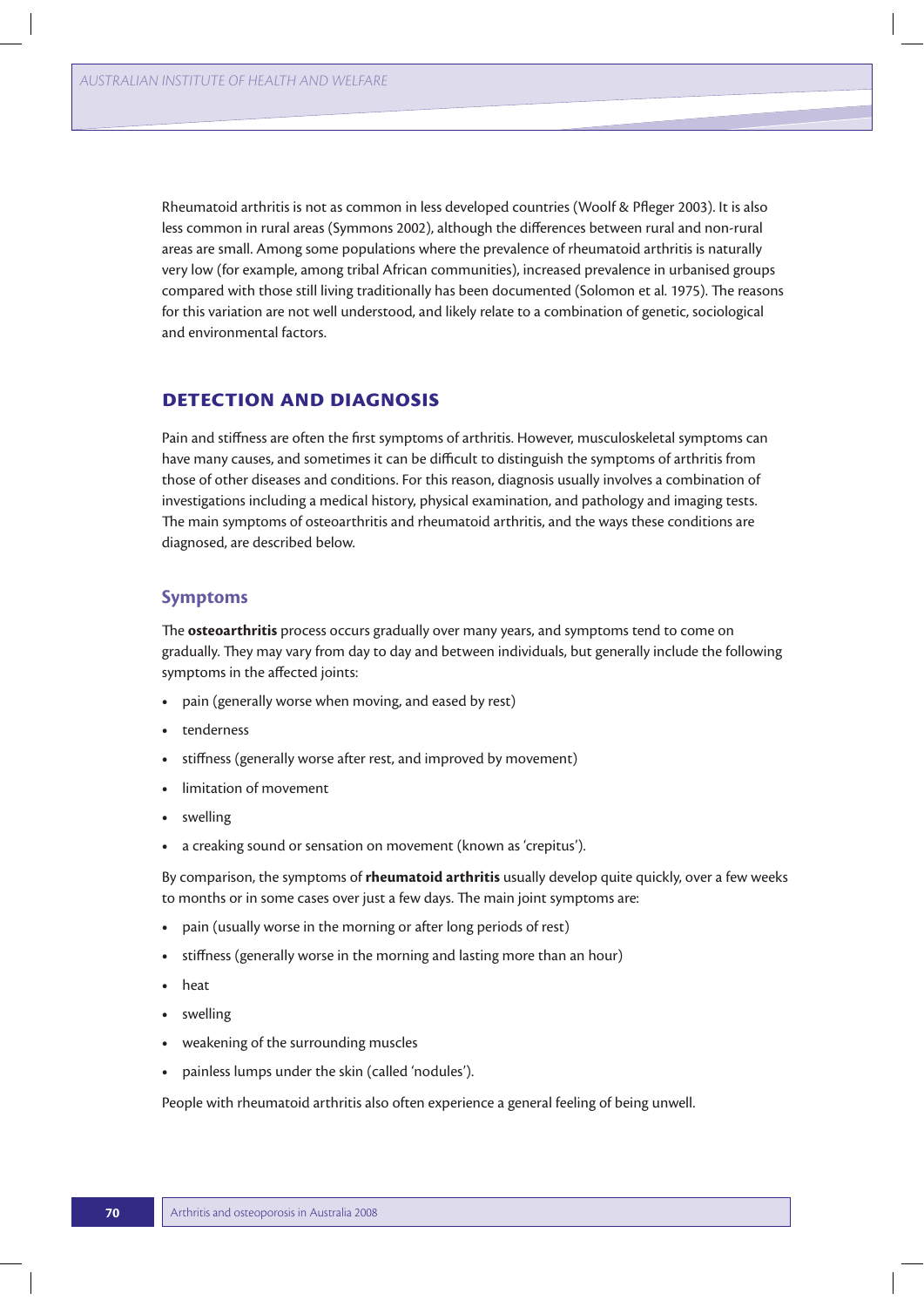# **Diagnosis**

A diagnosis of **osteoarthritis** is generally based on a description of symptoms, physical examination and medical history. Occasionally, pathology tests may be ordered; these are to rule out other potential causes of the symptoms displayed and not to detect osteoarthritis itself. X-rays are sometimes used, but as cartilage does not show up on X-rays these only show results when the osteoarthritis is severe and the bone itself has been damaged. Other imaging techniques such as ultrasound and magnetic resonance imaging (MRI) are being used in clinical studies to see if they are able to detect osteoarthritic changes at an earlier stage.

**Rheumatoid arthritis** can be difficult to diagnose in its early stages, as symptoms vary in appearance and severity. There is no single test that can detect rheumatoid arthritis, and since the symptoms may be similar to those of other joint disorders it can take time to rule out other conditions. An accurate diagnosis is obtained through a combination of blood tests, joint X-rays, physical examination and the use of other imaging techniques such as MRI and ultrasound. MRI and ultrasound are very sensitive tools for detecting early joint symptoms and erosions, and may help to diagnose rheumatoid arthritis at an early stage (Oliver et al. 2005), but these techniques are not yet in routine clinical use.

Diagnostic criteria for rheumatoid arthritis have been developed by the American College of Rheumatology (ACR) (Box 5.1) (Arnett et al. 1988). These criteria identify 'definite' rheumatoid arthritis, and are used to classify the disease in epidemiological studies and clinical trials. Initiating treatment in patients with undifferentiated inflammatory arthritis or 'probable' rheumatoid arthritis before the ACR criteria are met may be beneficial in many cases (van Dongen et al. 2007).

## **Box 5.1: ACR 1987 revised criteria for the diagnosis of rheumatoid arthritis**

*Rheumatoid arthritis is defined by the presence of any four of the following:*

- *1. morning stiffness in and around the joints, lasting at least 1 hour and present for at least 6 weeks*
- *2. arthritis of three or more joints including the elbows, wrists, hands, knees, ankles or feet, present for at least 6 weeks*
- *3. arthritis of hand or wrist joints present for at least 6 weeks*
- *4. symmetrical arthritis of joints listed in criterion 2, present for at least 6 weeks*
- *5. rheumatoid nodules*
- *6. serum rheumatoid factor positive*
- *7. radiographic changes in the hand or wrist joints, including erosions or bony decalcification.* Source: *Arnett et al. 1988.*

#### *Importance of early diagnosis and intervention for rheumatoid arthritis*

Early diagnosis of rheumatoid arthritis is important for reducing the severity of symptoms and preventing disability. Degeneration occurs early in the course of disease, so before this happens it is important to make a diagnosis and begin treatment. Treatment with disease-modifying anti-rheumatic drugs (DMARDs), if appropriate, is commenced as early as possible. Treatment with these drugs aims to reduce joint pain and swelling and prevent joint damage. The type of DMARD used is determined by the likely prognosis or history of the condition, based on how the person presents initially. Careful monitoring by a doctor or specialist is required to achieve optimal results and minimise side effects.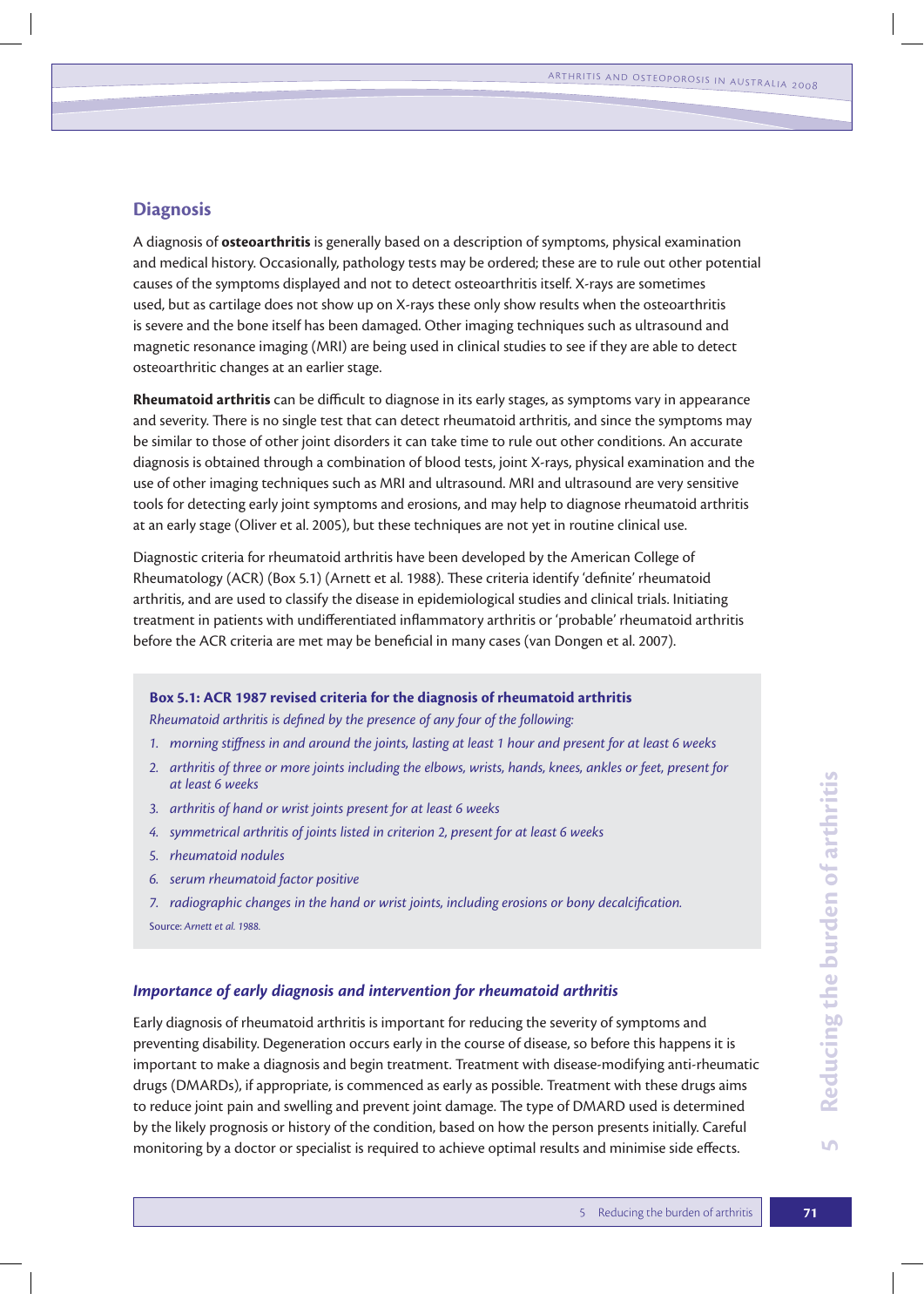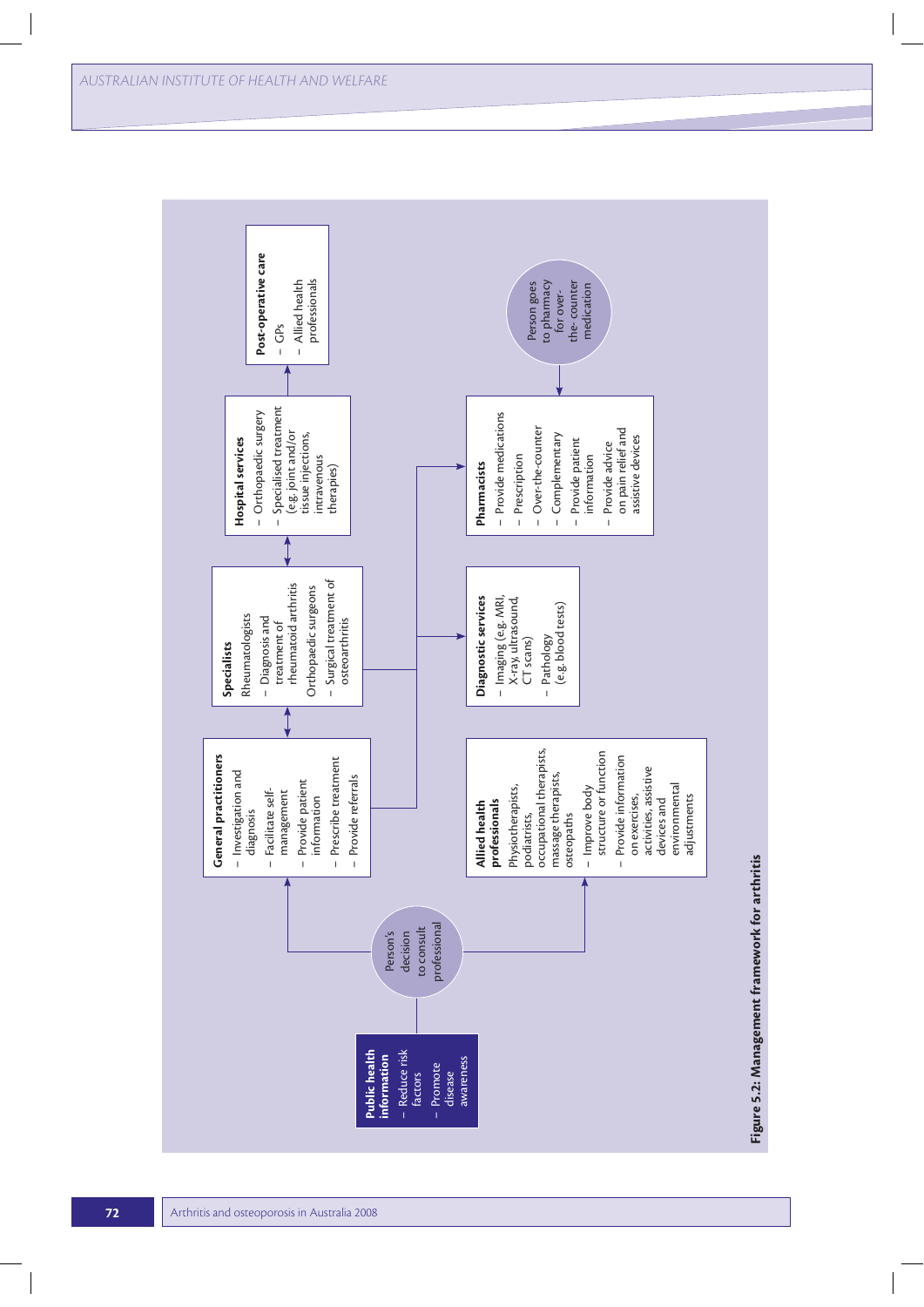The goals of treatment for rheumatoid arthritis are controlling symptoms, preventing or limiting degeneration of the joints and minimising subsequent disability. Recently, combination therapies (a biologic plus a DMARD; for example, etanercept with methotrexate) have been shown to be effective in improving symptoms, reducing disease progression and inducing remission in a large proportion of patients (Breedveld et al. 2006; Goekoop-Ruiterman et al. 2007; van der Heijde et al. 2006). Remission is now considered a realistic treatment goal (Montecucco 2006), although therapy usually needs to be maintained.

# **Arthritis management**

Effective management of arthritis involves a variety of health practitioners. Treatment options are complex: a combination of physical therapy, medication and lifestyle modification is required to limit pain, maximise function and optimise quality of life. In some cases, joint replacement surgery may be necessary to relieve pain and improve function at a badly affected joint; this is more common in osteoarthritis. Improvements in surgical and anaesthetic techniques have meant that joint replacement surgery is now more widely available, particularly for those at older ages.

People with arthritis seek health care both for acute flare-ups of symptoms and for the ongoing management of their condition. A person's knowledge about the condition, self-management skills and confidence, access to primary health care services, disease severity, symptoms and personal beliefs can affect their help-seeking behaviour and influence their choice of health professional.

The general practitioner sees the largest volume of people with arthritis; they can refer to and coordinate care with specialists and other health professionals (Figure 5.2). Guidelines for the diagnosis and management of osteoarthritis and rheumatoid arthritis have been developed by the Royal Australian College of General Practitioners (see <www.racgp.org.au>). Specialists such as rheumatologists and orthopaedic surgeons are important for diagnosis of rheumatoid arthritis and surgical treatment of osteoarthritis. Allied health practitioners (such as physiotherapists, occupational therapists and podiatrists) also play key roles in the management team.

## **Management options**

Arthritis cannot be cured. The aims of management are therefore to relieve pain, reduce inflammation, protect the joints from damage, maintain joint function and (for rheumatoid arthritis) to prevent or reduce involvement in other parts of the body. Early prevention of joint damage and induction of remission are key goals in rheumatoid arthritis. Management generally comprises a combination of medication, physical therapy, self-management education and (where necessary) surgery.

The most common management actions reported by people with arthritis in the 2004–05 National Health Survey (NHS) were taking vitamin and mineral supplements and using pharmaceuticals (Table 5.1). A range of physical therapies were also reported, with exercise being the most common. Approximately 30% of people with arthritis reported that they took no actions or treatments for arthritis in the 2 weeks before the survey was conducted. Note that not all of the treatments described below are recommended for all types of arthritis.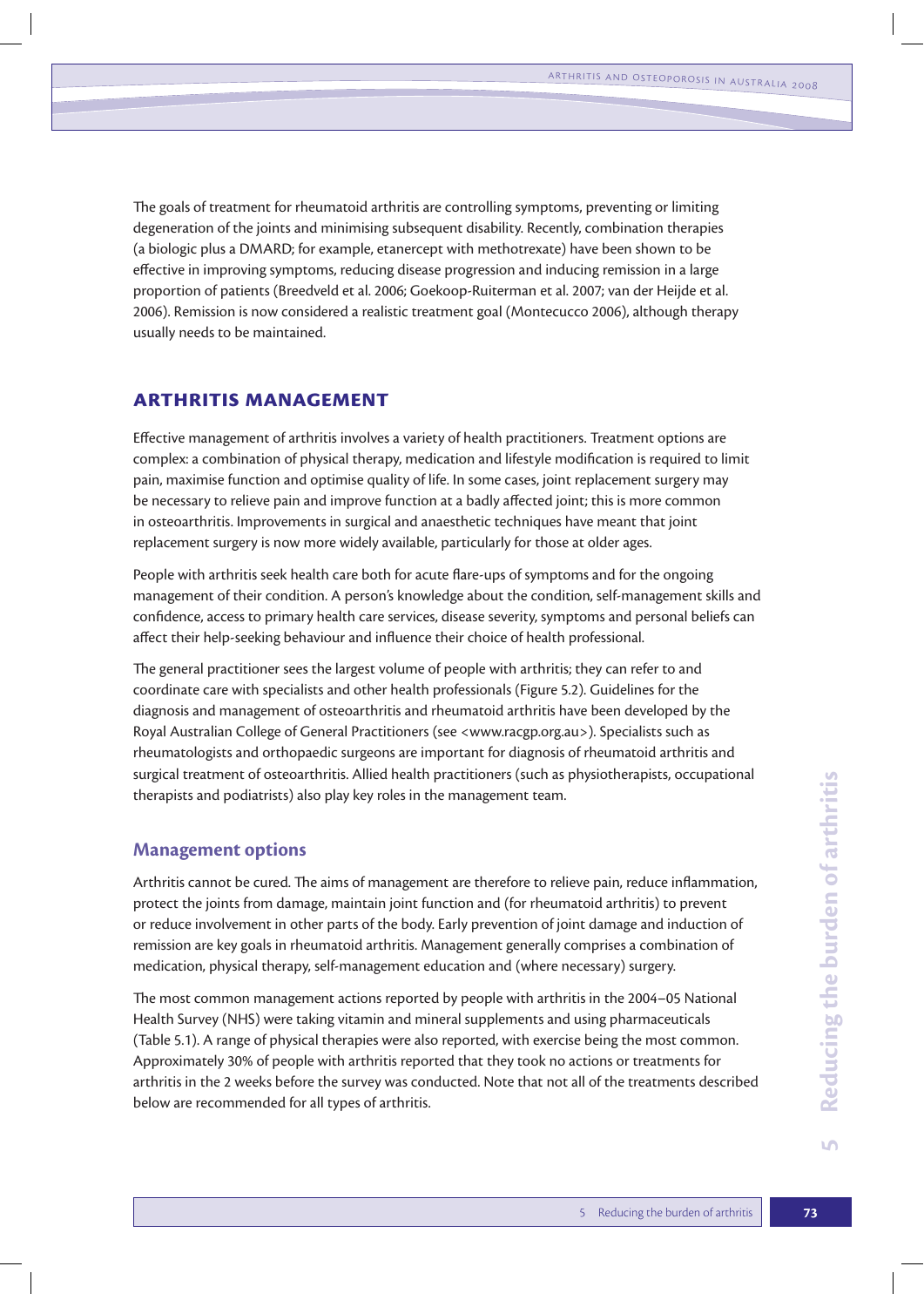Medications and physical therapy act through different mechanisms to treat arthritis. Medications act by suppressing pain, providing non-specific suppression of the immune system or inflammatory process, or preventing progressive damage to joint structures. Physical therapy strengthens and maintains mobility of the muscles and ligaments surrounding the joint, protecting the joint from further damage and improving functioning. Physical activity also improves mental health.

| <b>Action</b>                         | Per cent |
|---------------------------------------|----------|
| Exercised most days                   | 18.8     |
| Strength or resistance training       | 5.5      |
| Water therapy                         | 3.7      |
| Weight loss                           | 5.2      |
| Change of diet or eating pattern      | 3.5      |
| Massage                               | 6.3      |
| Used physical aids                    | 2.3      |
| Used vitamin/mineral supplements      | 39.0     |
| Used pharmaceutical medication        | 37.4     |
| Visited a GP or specialist            | 10.8     |
| Visited an allied health professional | 4.4      |
| Other actions                         | 1.8      |
| No action                             | 29.5     |

| Table 5.1: Management actions taken for arthritis, 2004–05 |  |  |  |
|------------------------------------------------------------|--|--|--|
|------------------------------------------------------------|--|--|--|

*Notes*

1. Includes people that self-reported a doctor's or nurse's diagnosis of any form of

arthritis. Data were not reliable enough to allow separation into specific types of arthritis.

2. More than one action may be reported.

*Source*: AIHW analysis of the 2004–05 NHS CURF.

## **Exercise**

Exercise can have many benefits for people with arthritis and is an essential part of therapy. In addition to reducing joint stiffness and maintaining mobility, regular exercise can reduce the risk of developing other chronic diseases such as diabetes and cardiovascular disease. In people who already have other chronic conditions, exercise can help manage these conditions and reduce the risk of complications.

The main types of exercise recommended for people with arthritis are aerobic fitness, quadriceps (thigh) muscle strengthening and resistance exercises. People with arthritis may find it difficult to exercise, or they may be reluctant to do so because of the pain experienced in the joints. However, exercise programs can be tailored to suit the needs and abilities of a person with arthritis and to provide support for the affected joints—for example, by exercising in water. No matter what type of exercise is performed, to obtain the greatest benefit it is important that it is done regularly.

Exercise for people with rheumatoid arthritis is directed at maintaining muscle strength and joint mobility without increasing joint inflammation. Regular aerobic and resistance exercises are beneficial for people with rheumatoid arthritis, and have been shown to reduce symptoms and disease activity, and increase functional capacity (Hakkinen et al. 2001).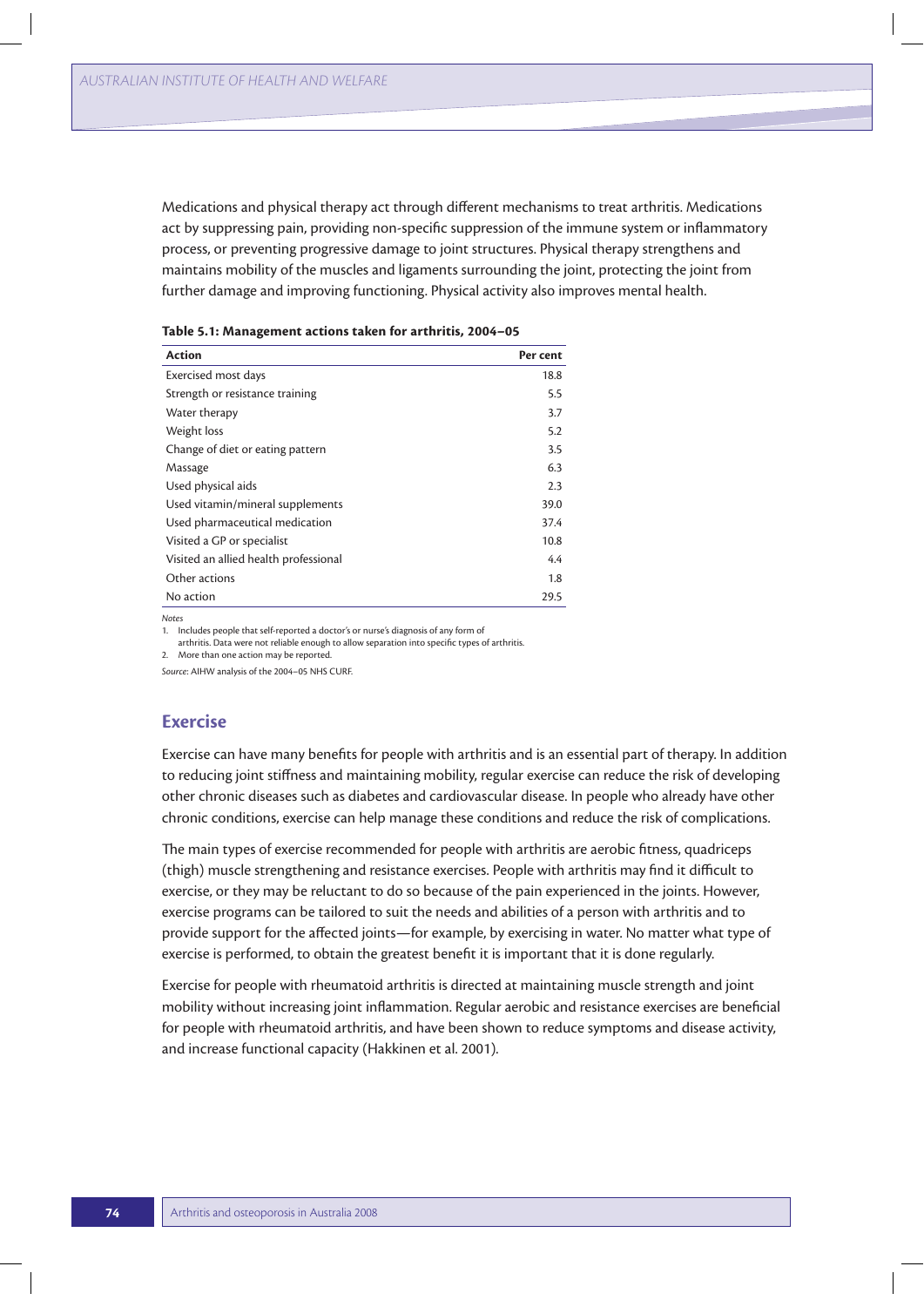# **Self-management**

Educating people with arthritis about their condition, how they can best manage it and how to reduce the risk of exacerbation or complications is known as self-management. Self-management courses can provide counselling, encouragement and a support network. These courses can also advise on the appropriate use of aids, joint protection (that is, how to avoid aggravating the joint and causing further injury), the likely progression of the condition and the purpose of and options for treatment.

Informing patients about their condition can lead to improvements in pain, functioning and quality of life. In Australia, arthritis-specific self-management courses are offered by the Arthritis Australia affiliates in each state and territory (freecall 1800 011 041), and general chronic disease self- management courses are offered by community and Aboriginal health centres, and through some general practices.

# **Aids to realign joints**

When the bones are out of alignment in a joint, certain surfaces of cartilage are put under higher load, causing osteoarthritis in that part of the joint. Realignment of knee joints can be achieved through the use of orthotics and taping. There is no clear evidence for whether this practice can actually prevent osteoarthritis from developing, but it may reduce symptoms.

In people with osteoarthritis in one side of the knee, a wedged insole may help take pressure off the affected side and put the knee joint into better alignment. This can reduce pain and improve functioning of the joint. An Australian trial is currently assessing the effectiveness of wedged insoles in people with medial (inner) knee osteoarthritis (Bennell et al. 2007).

When the area behind the kneecap (patella) is affected, symptoms may be improved by taping the kneecap into correct alignment. Taping can be used along with exercises to strengthen the muscles that hold the patella in the correct alignment.

# **Weight loss and reduction of joint loading**

Carrying excess body weight or performing certain repetitive movements puts additional pressure (or 'load') on the joints, particularly the hips and knees. In people with osteoarthritis, this causes pain and increases the rate of cartilage breakdown. Reducing the load on the joints is therefore an important part of osteoarthritis treatment.

In people who are overweight, weight loss helps to reduce the pain and disability associated with knee osteoarthritis, can slow the progression of the disease and may even reverse cartilage damage (Ding et al. 2006). Similarly, avoiding prolonged standing, kneeling and squatting can improve symptoms in people with knee or hip osteoarthritis. This may be difficult because these activities are often part of a person's job. In these cases, an occupational therapist can advise on appropriate activities and recommend different ways of doing tasks so that the load on the affected joints is minimised.

For people with arthritis affecting the hands, flexible splinting of some joints in the hand can reduce unwanted motion and pain and may be useful for short periods, but used long term this can cause muscle wasting that is detrimental to joint function.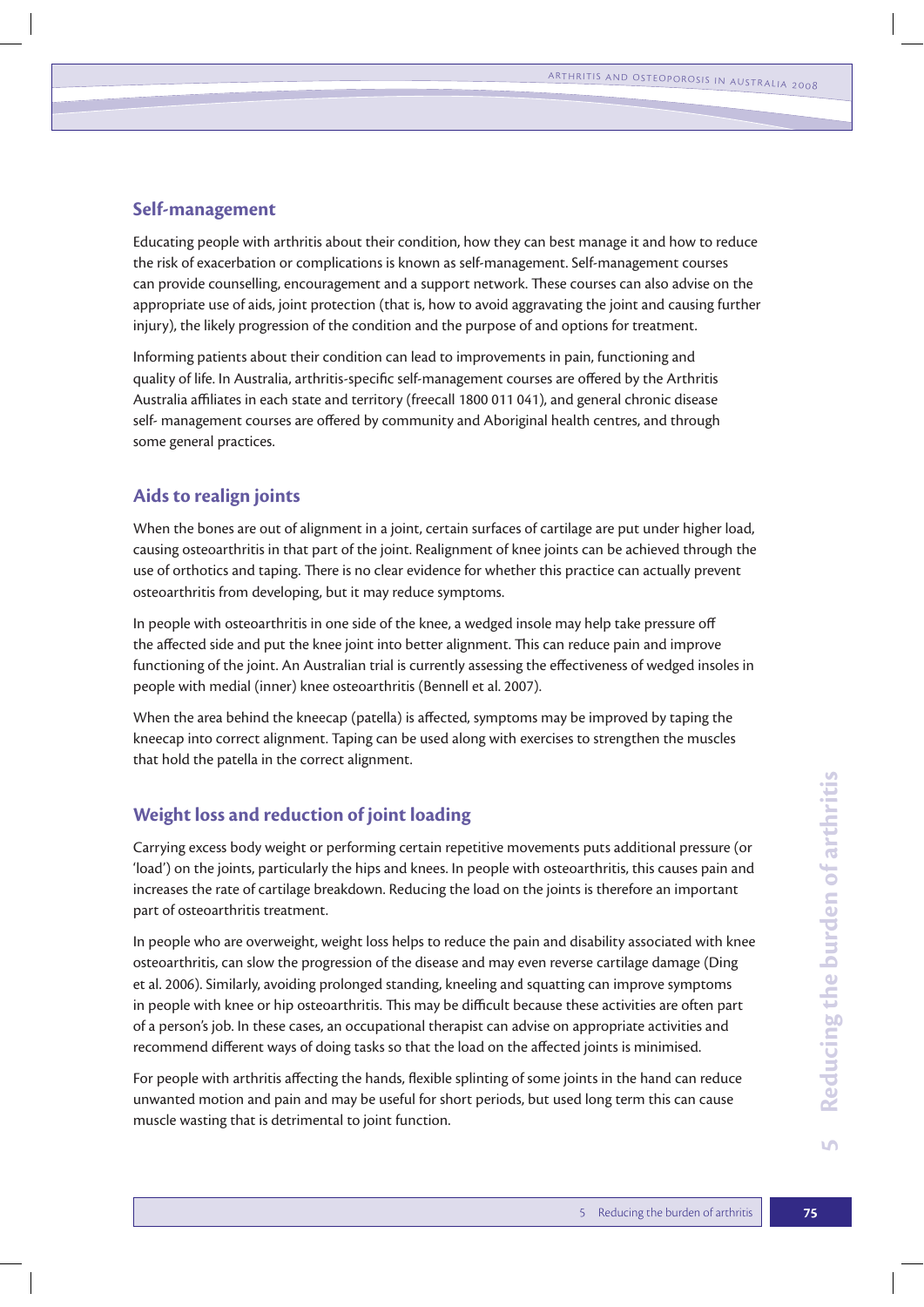## **RICE therapy**

RICE therapy (rest, ice, compression and elevation) is used to manage acute flare-ups of arthritis symptoms. It is generally undertaken in the first 48 hours after an injury or flare-up of symptoms, to reduce pain and swelling. The joint is rested and kept in an elevated position, ice is applied for 10 minutes every 1–2 hours, and compression bandages or strapping are used to support the joint. Heat therapy should not be used during this time, but can be applied for pain relief after the initial 48-hour period.

Rest can also improve symptoms of rheumatoid arthritis.

# **Use of medications**

Medications are an important part of the management of arthritis. Prescribing, advising or supplying medications is the most common management action taken by general practitioners in consultations for osteoarthritis and rheumatoid arthritis. A wide variety of medications for the treatment of arthritis are available in Australia.

Medications can be obtained either by prescription or over the counter (that is, without a prescription). The major types of prescription and over-the-counter medications used in arthritis management are described in Chapter 4. Natural and herbal supplements, vitamins and minerals ('complementary medicines') are also widely available and commonly used, though evidence for the effectiveness of these types of medicines is limited. The complementary medicines most commonly used by people with arthritis are glucosamine and chondroitin (Box 5.2).

In the 2004–05 NHS, 19% of people with osteoarthritis and 47% of those with rheumatoid arthritis reported that they were taking at least one pharmaceutical (that is, medications other than complementary medicines) for their condition. Use of complementary medicines was reported by 28% of people with osteoarthritis and 19% of those with rheumatoid arthritis.

Pharmaceuticals commonly used for osteoarthritis include paracetamol and other analgesics, and non-steroidal anti-inflammatory drugs (NSAIDs) such as celecoxib. For rheumatoid arthritis, commonly used pharmaceuticals include paracetamol and other analgesics, NSAIDs, corticosteroids and disease-modifying anti-rheumatic drugs (DMARDs) such as methotrexate.

## **Box 5.2: Glucosamine and chondroitin: complementary medicines commonly used for arthritis**

*Glucosamine and chondroitin are the building blocks of one of the components of cartilage. Taking dietary supplements of these compounds may reduce pain in people with mild to moderate symptoms of osteoarthritis, although evidence for the effectiveness of these supplements is limited.* 

*Glucosamine comes in two forms: glucosamine sulphate and glucosamine hydrochloride. It is made from crab, lobster or shrimp shells, so it can have adverse affects in people allergic to seafood. Glucosamine can cause gastrointestinal upsets and be a problem for people with abnormal glucose tolerance.* 

*Chondroitin is made from animal cartilage and can cause adverse effects in people taking blood-thinning agents such as heparin and warfarin.*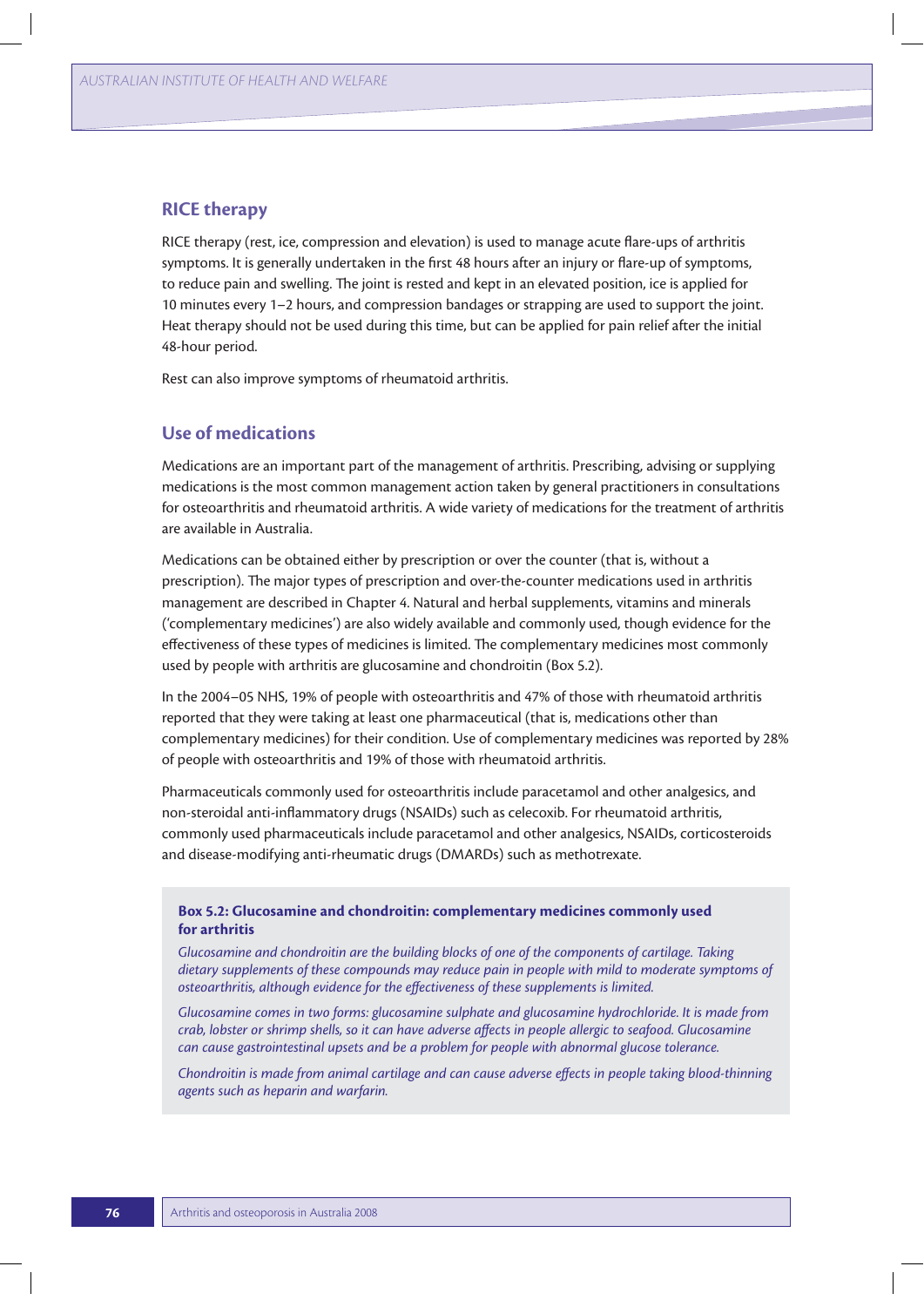#### *Trends in pharmaceutical use*

Between 2000 and 2005 there were significant changes in the type of NSAID prescriptions supplied with a subsidy from the Australian Government's Pharmaceutical Benefits Scheme (PBS) or Repatriation PBS (Figure 5.3). This occurred because of the introduction of two COX-2 specific NSAIDs—rofecoxib (also known as Vioxx $\hat{\ }$ ) and celecoxib—into the schemes. The number of subsidised prescriptions filled for rofecoxib peaked in 2003, but in late 2004 the drug was recalled from the market because of increased risks of cardiovascular and renal complications. Over the following 12 months, the supply of celecoxib prescriptions decreased, while the supply of meloxicam increased. Over 2006 and 2007 the supply of celecoxib continued to decrease, but the number of meloxicam prescriptions was stable. The number of subsidised prescriptions filled for other NSAIDs (piroxicam, naproxen, diclofenac, ketoprofen and ibuprofen) declined between 2000 and 2001, but have since remained relatively steady.

Trends in the use of other subsidised pharmaceuticals commonly taken for osteoarthritis, including paracetamol, opioids and corticosteroids, are not shown here. These types of drugs can be used for many different conditions, and so the trend in supply may not be related to the treatment of osteoarthritis.



1. Only includes prescriptions for which a subsidy was paid under the Pharmaceutical Benefits Scheme or Repatriation Pharmaceutical Benefits Scheme. 2. Medications shown are commonly used for osteoarthritis but may not have been prescribed for this condition.

*Source:* Pharmaceutical Benefits Scheme item statistics (Medicare Australia 2008).

**Figure 5.3: Supply of subsidised non-steroidal anti-inflammatory drugs (NSAIDs) commonly used for osteoarthritis, 2000–2007**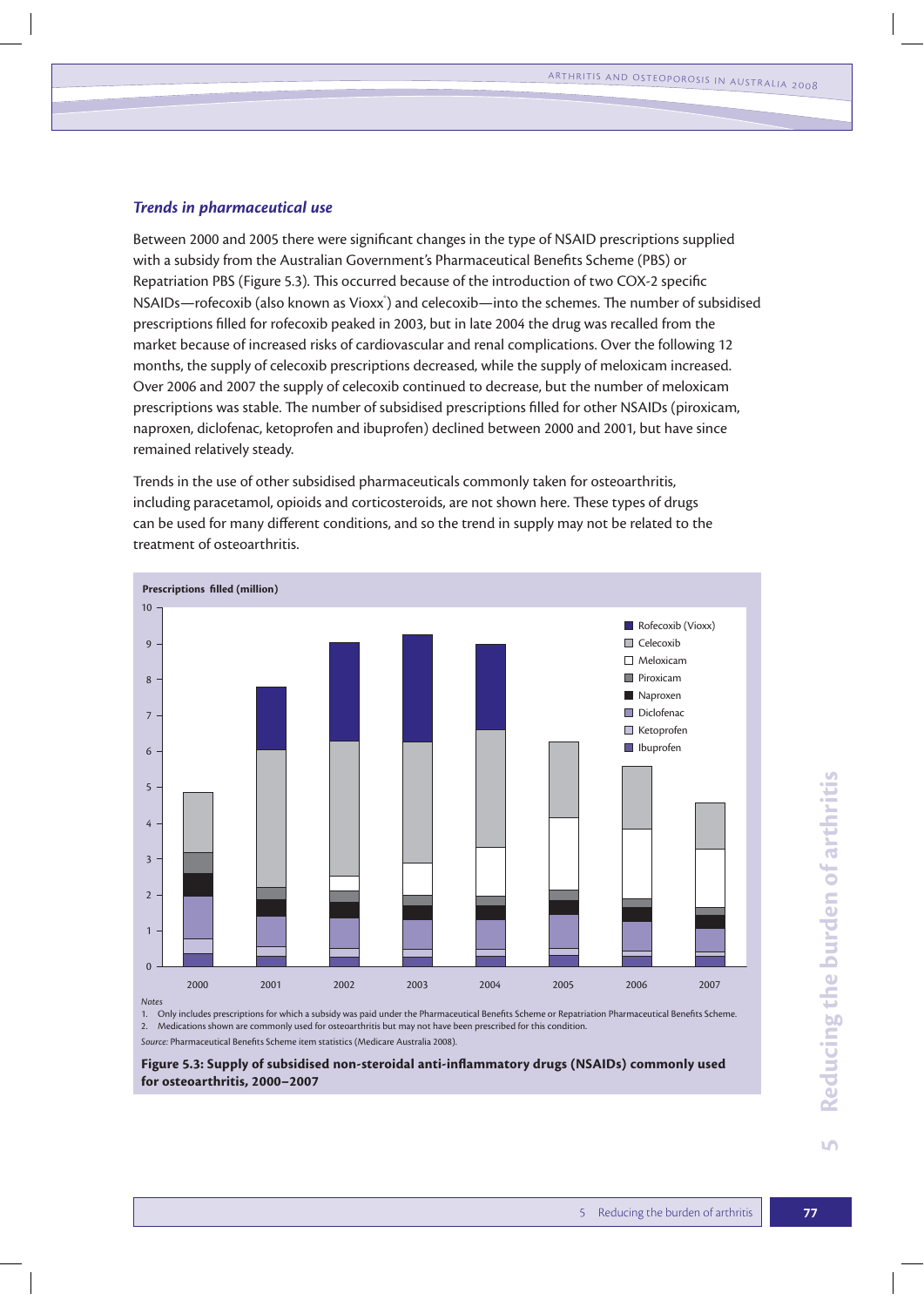## **Complications and comorbidities**

'Complications' in this sense are health problems or other diseases a person may have as a result of their arthritis. These problems may be related to the disease process itself, or they may be a side-effect of arthritis treatment.

### *Complications in osteoarthritis*

As previously noted, osteoarthritis involves only the joints and the osteoarthritic process does not directly affect other parts of the body. As age increases, people with osteoarthritis are likely to also have other diseases, known as comorbid conditions. Although the presence of these comorbid conditions may affect the way that osteoarthritis is managed (for example, the type of medication taken), they are not complications of osteoarthritis.

One problem to which osteoarthritis may contribute is obesity. Joint pain and stiffness may make people with osteoarthritis reluctant to exercise, or they may have difficulty doing so, and this can lead to weight gain. As well as putting extra stress on the weight-bearing joints, obesity is a risk factor for many chronic diseases including heart disease, stroke and Type 2 diabetes, so maintaining a healthy weight is important. As described above, exercise and weight loss are essential therapies for arthritis, and activities can be tailored to ensure affected joints are properly supported.

Some of the medications used to manage osteoarthritis may cause adverse side effects, such as high blood pressure, heart failure, nausea and peptic ulcers. These are complications of osteoarthritis treatment. To reduce the risk of these side effects, medication should be used as instructed and monitored by a health professional. The types of medication used for arthritis are described in detail in Chapter 4.

## *Complications in rheumatoid arthritis*

In addition to joint deformities and associated disability, people with rheumatoid arthritis may experience a range of complications, resulting both from the disease process and from the medications used to manage it.

The underlying autoimmune process may attack tissues throughout the body, including the lungs, the membranes surrounding the heart, the eyes and occasionally the blood vessels. This can lead to potentially serious complications such as heart failure, heart attack, myocarditis (inflammation of the heart muscle), breathing difficulties and anaemia. Regular monitoring for signs of these conditions is necessary so that appropriate treatment or preventive action can be initiated as early as possible. Aggressive control of cardiovascular risk factors (blood pressure and cholesterol levels) is recommended (RACGP 2007).

The medications used to manage rheumatoid arthritis can also have adverse side effects. These may include ulcers, osteoporosis, nausea, kidney problems, headaches and disruption of liver function. Some of the medications may depress the immune system, leading to increased risk of infections and immune-related diseases such as cancer (Sihvonen et al. 2004). Careful monitoring of medication use, regular testing for side-effects and early treatment of complications is needed (RACGP 2007). Detailed information about the various types of medication used in rheumatoid arthritis management is provided in Chapter 4.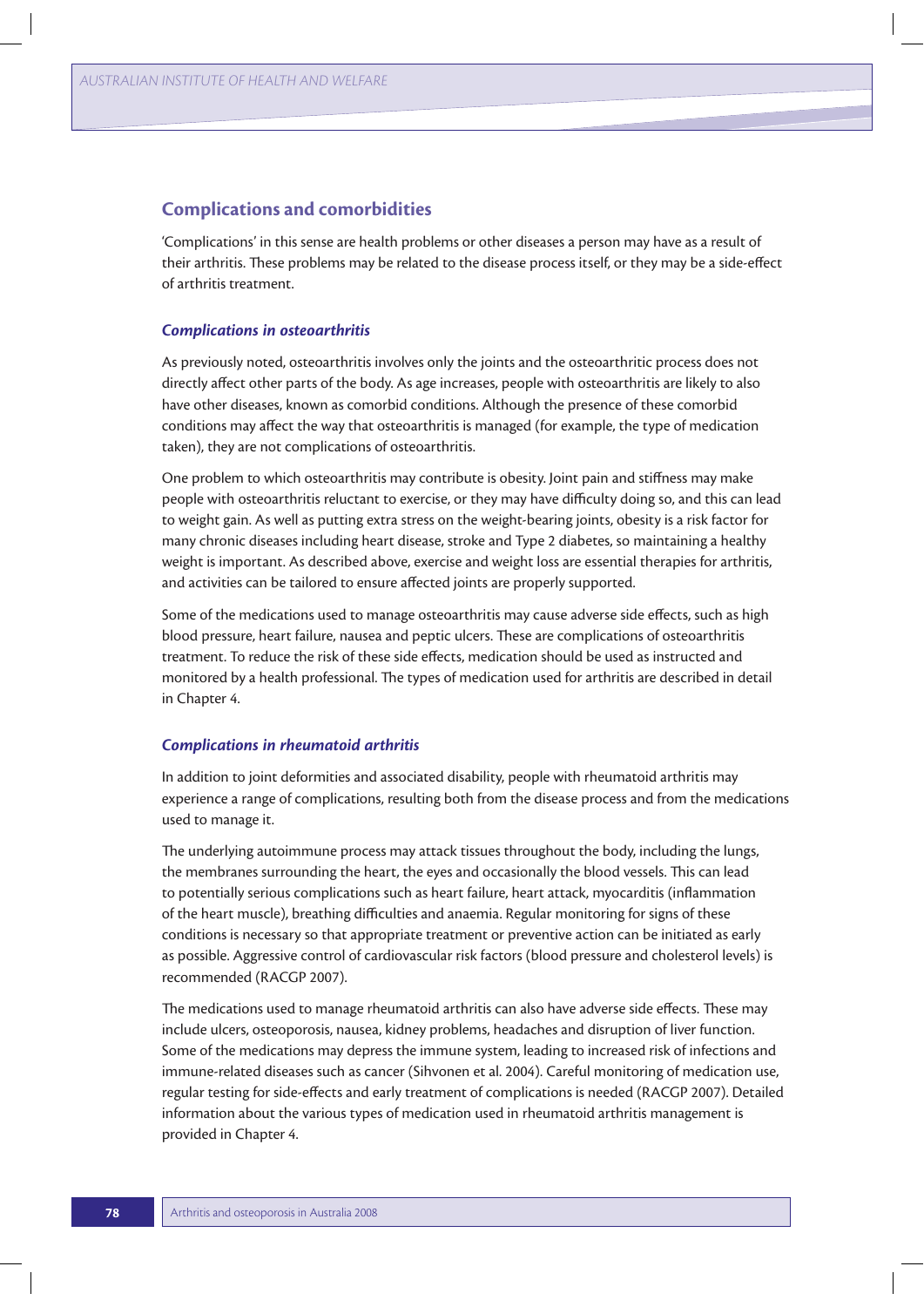People with rheumatoid arthritis have an increased risk of premature death, with a life expectancy on average 5–10 years younger than the general population (Kvien 2004). Begg et al. (2007) estimated that more than 1,600 years of life lost in Australia in 2003 could be directly attributed to rheumatoid arthritis. Cardiovascular disease and cancers are the most common causes of death in people with the disease.

# **Management by GPs and specialists**

General practitioners play a central role in the management of arthritis in the community. This role includes assessment, prescription, education, referral and review. Specialist services are also important, particularly for people with rheumatoid arthritis and among those for whom surgery is being considered.

In the 2004–05 NHS, 6% of males and 7% of females with osteoarthritis reported that they had visited a GP or specialist for their condition in the 2 weeks before the survey was conducted (Figure 5.4). Among people with rheumatoid arthritis, 12% of males and 21% of females reported visiting a GP or specialist for their condition during that 2-week period.



*Source:* AIHW analysis of the 2004–05 NHS CURF.

**Figure 5.4: GP and specialist visits among people with arthritis, 2004–05**

## *Services provided by GPs*

The BEACH survey of general practice found that osteoarthritis was the eighth most common problem managed by GPs in 2007–08 (Britt et al. 2008). Osteoarthritis made up 1.7% of all problems managed by GPs in that year, and was managed in 26 out of every 1,000 encounters (more than one problem can be managed at each encounter). This equates to almost 2.8 million Medicare-paid GP consultations between 1 April 2007 and 31 March 2008. Of osteoarthritis problems managed by GPs, 20% were new problems (that is, the first presentation of the problem to a medical practitioner).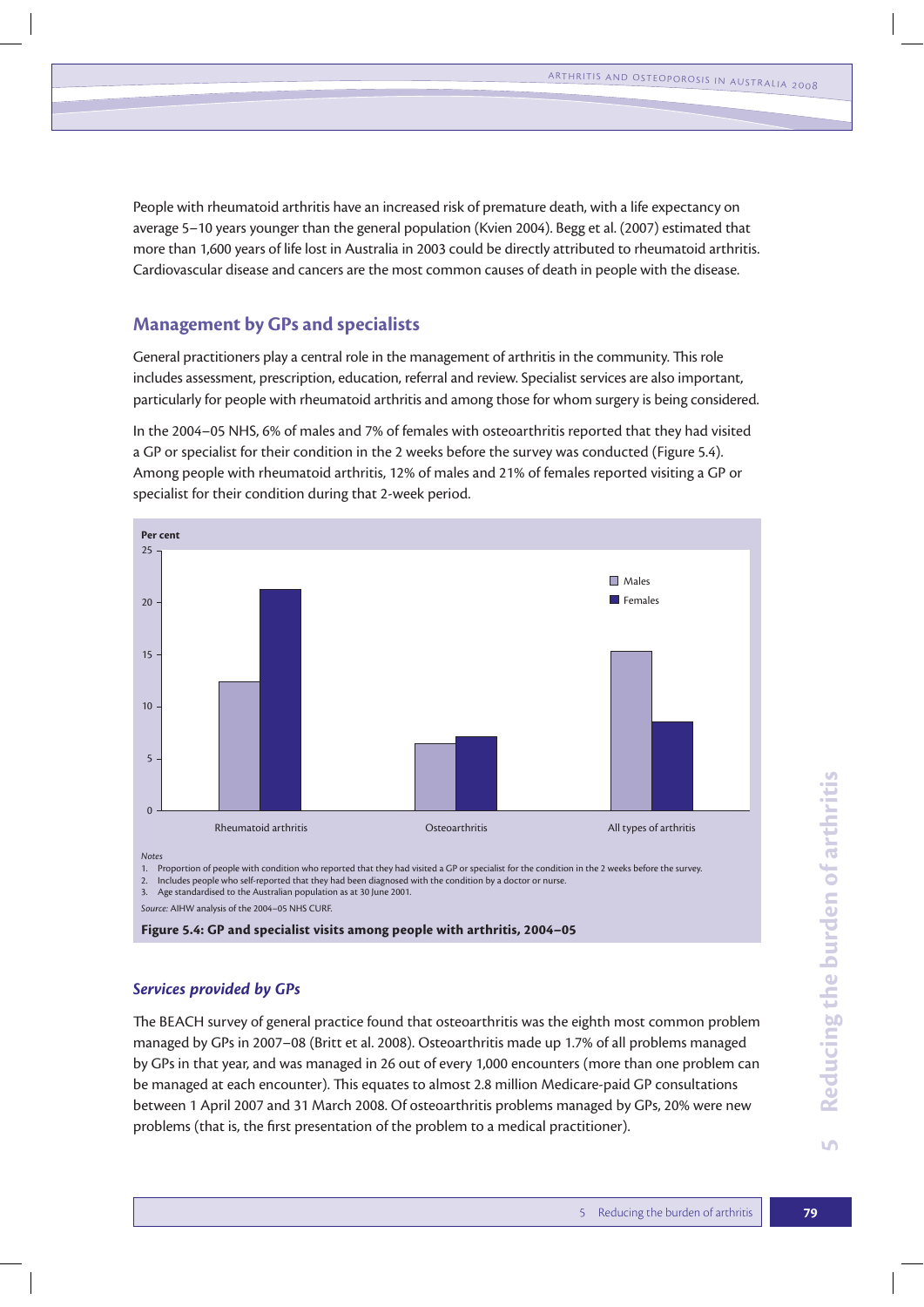Rheumatoid arthritis is less commonly managed by GPs than osteoarthritis. This most likely reflects the lower prevalence of rheumatoid arthritis and the greater role of specialists in its management. Rheumatoid arthritis made up 0.3% of problems managed by GPs in 2007–08, managed at 5 out of every 1,000 encounters. Twelve per cent of rheumatoid arthritis problems managed by GPs were new problems.

|                                | Osteoarthritis (OA)                                               |                                                                      | <b>Rheumatoid arthritis (RA)</b>                             |                                                                     |  |
|--------------------------------|-------------------------------------------------------------------|----------------------------------------------------------------------|--------------------------------------------------------------|---------------------------------------------------------------------|--|
| Type of management             | Per cent $^{(a)}$ of all<br><b>OA</b> encounters<br>$(n = 2,474)$ | Per cent $(a)$ of new<br>OA encounters <sup>(b)</sup><br>$(n = 485)$ | Per cent $(a)$ of all<br><b>RA</b> encounters<br>$(n = 435)$ | Per cent $(a)$ of new<br>RA encounters <sup>(b)</sup><br>$(n = 53)$ |  |
| <b>Medications</b>             | 70                                                                | 63                                                                   | 69                                                           | 70                                                                  |  |
| Referrals                      | 11                                                                | 13                                                                   | 14                                                           | 34                                                                  |  |
| Orthopaedic surgeon            | 5                                                                 | 4                                                                    | 0                                                            | $\Omega$                                                            |  |
| Physiotherapist                | 3                                                                 | 5                                                                    | $\overline{2}$                                               | 12                                                                  |  |
| Rheumatologist                 |                                                                   | $\overline{2}$                                                       | 9                                                            | 23                                                                  |  |
| Pathology                      | $\overline{2}$                                                    | 3                                                                    | 18                                                           | 16                                                                  |  |
| C-reactive protein             |                                                                   |                                                                      | 6                                                            | 6                                                                   |  |
| Erythrocyte sedimentation rate |                                                                   |                                                                      | 8                                                            | 9                                                                   |  |
| Full blood count               |                                                                   | $\overline{2}$                                                       | 15                                                           | 9                                                                   |  |
| Liver function test            |                                                                   |                                                                      | 9                                                            | $\overline{2}$                                                      |  |
| Rheumatoid factor              |                                                                   |                                                                      | $\overline{2}$                                               | 6                                                                   |  |
| Imaging                        | 14                                                                | 36                                                                   | 6                                                            | 24                                                                  |  |

| Table 5.2: Management provided by general practitioners for osteoarthritis and rheumatoid arthritis, |  |
|------------------------------------------------------------------------------------------------------|--|
| $2007 - 08$                                                                                          |  |

 $=$  less than 1%

(a) Per cent of encounters where at least one management action of this type was undertaken. Where more than one such action has been undertaken in a single encounter it has been counted once, for example, if two medications were prescribed at a single encounter it was counted once.

(b) Encounters where the problem was being presented to a medical practitioner for the first time.

*Source*: AIHW analysis of the 2007–08 BEACH survey.

GPs manage osteoarthritis and rheumatoid arthritis using a variety of strategies (Table 5.2). Medication is the most common management strategy employed for arthritis by GPs, with at least one medication being prescribed, advised or supplied in 70% of encounters for osteoarthritis and 69% of those for rheumatoid arthritis in 2007–08. As might be expected, imaging and referrals were more commonly used for new problems than for existing problems.

The most common medications prescribed, advised or supplied for osteoarthritis were paracetamol (prescribed/advised in 23% of encounters), meloxicam (13%) and celecoxib (8%), with methotrexate (20% of rheumatoid arthritis encounters), paracetamol (8%) and meloxicam (7%) being the most commonly prescribed, advised or supplied medications for rheumatoid arthritis (Table 5.3).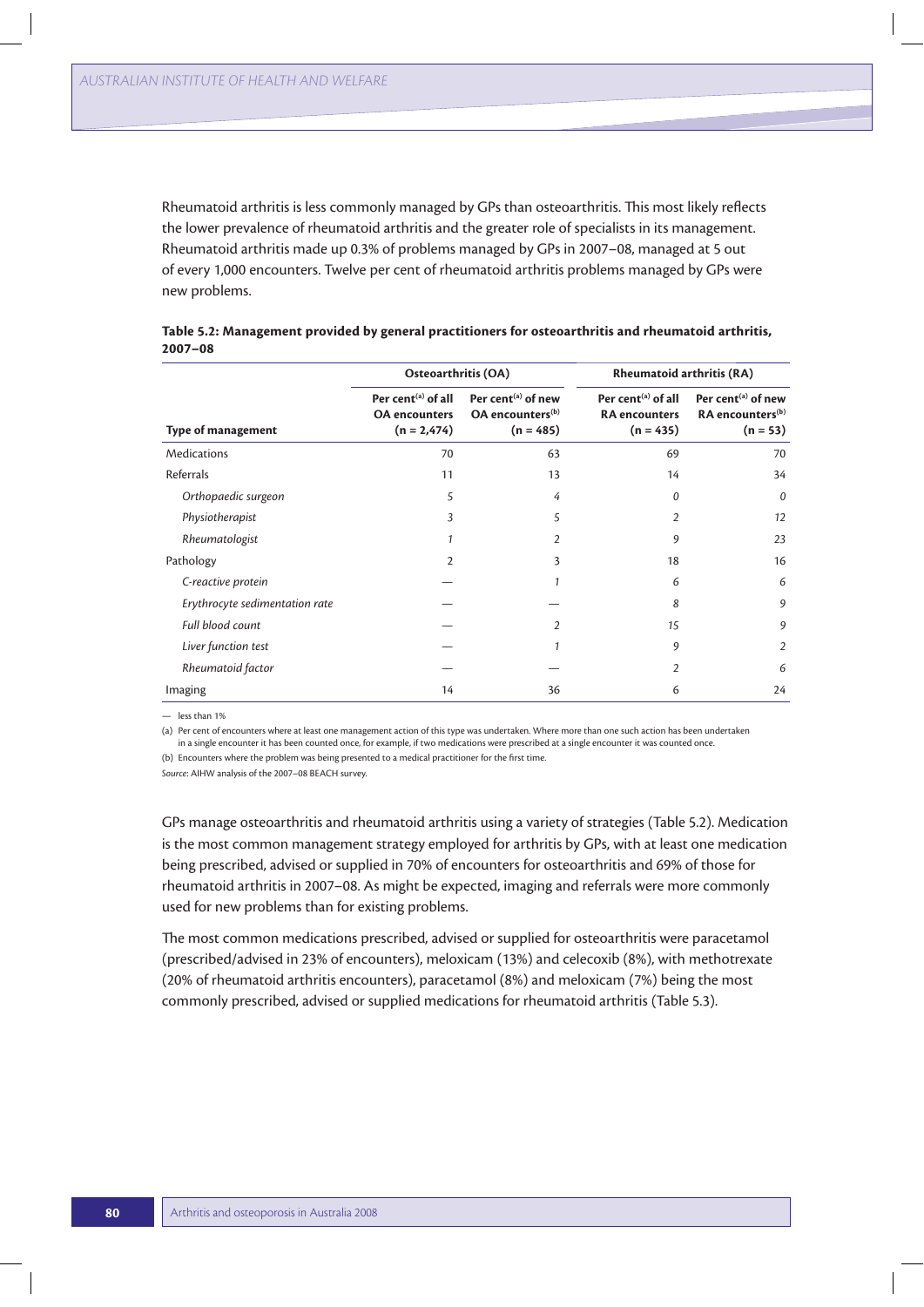| Osteoarthritis ( $n = 2,474$ ) |                      |                | Rheumatoid arthritis ( $n = 435$ ) |                      |                         |
|--------------------------------|----------------------|----------------|------------------------------------|----------------------|-------------------------|
| <b>Medication</b>              | <b>Class</b>         | Per cent $(a)$ | <b>Medication</b>                  | <b>Class</b>         | Per cent <sup>(a)</sup> |
| Paracetamol                    | Non-opioid analgesic | 23             | Methotrexate                       | <b>DMARD</b>         | 20                      |
| Meloxicam                      | NSAID (COX-2)        | 13             | Paracetamol                        | Non-opioid analgesic | 8                       |
| Celecoxib                      | NSAID (COX-2)        | 8              | Meloxicam                          | NSAID (COX-2)        | 7                       |
| Paracetamol/Codeine            | Opioid analgesic     | 7              | Prednisolone                       | Corticosteroid       | 6                       |
| Tramadol                       | Opioid analgesic     | 4              | Hydroxychloroquine<br>sulphate     | <b>DMARD</b>         | 6                       |
| Diclofenac sodium<br>systemic  | <b>NSAID</b>         | 4              | Celecoxib                          | NSAID (COX-2)        | 5                       |
| Glucosamine                    | Natural medicine     | 4              | Diclofenac sodium<br>systemic      | <b>NSAID</b>         | 3                       |
| Oxycodone                      | Opioid analgesic     | 3              | Sulfasalazine digestive            | <b>DMARD</b>         | 3                       |
| Naproxen                       | <b>NSAID</b>         | $\overline{2}$ | Tramadol                           | Opioid analgesic     | 3                       |
| <b>Buprenorphine</b>           | Opioid analgesic     | 2              | Prednisone                         | Corticosteroid       | 3                       |

**Table 5.3: Top 10 medications prescribed, advised or supplied by GPs for osteoarthritis and rheumatoid arthritis, 2007–08**

(a) Per cent of encounters for the condition in which the medication was prescribed, advised or supplied for that condition. *Source:* AIHW analysis of the 2007–08 BEACH survey.

# **Use of allied health services**

Allied health and complementary practitioners (such as physiotherapists, podiatrists, occupational therapists, pharmacists, massage therapists, osteopaths and chiropractors) play important roles in the management of arthritis. The treatment that allied health professionals provide is generally aimed at improving body structure or function. They may also recommend or provide information about self-management (including exercises, activities and other therapies) and suggest environmental adjustments that can be made to help people overcome functional limitations, maintain independence and reduce the risk of injury.

Among respondents to the 2004–05 NHS who reported a diagnosis of rheumatoid arthritis or osteoarthritis, few people (2% and 4%, respectively) reported that they visited allied health professionals for their condition in the 2 weeks before the survey was conducted (Figure 5.5).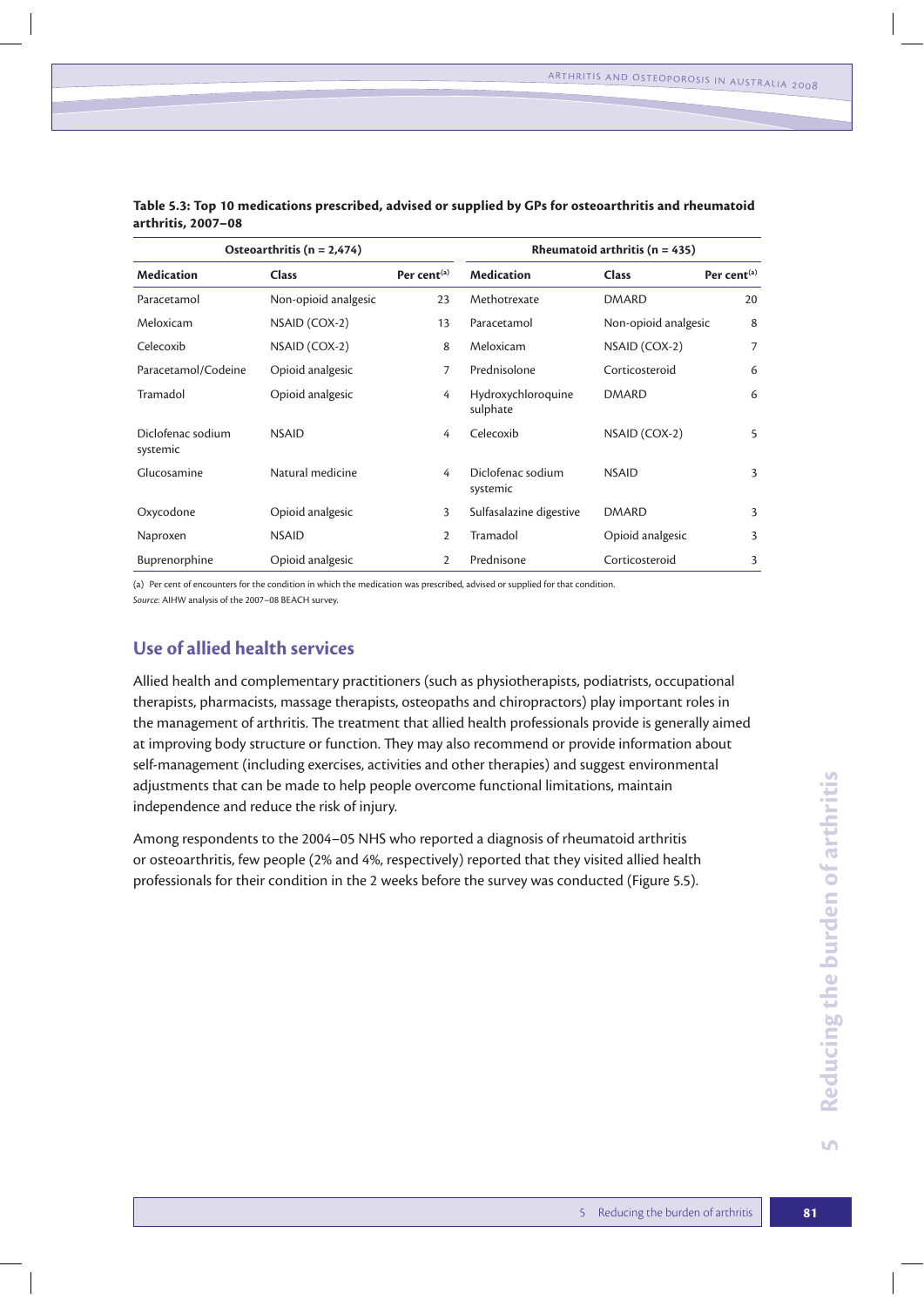

#### **Figure 5.5: Allied health care visits among people with arthritis, 2004–05**

# **Surgery**

Surgery can be a very useful and successful form of management for arthritis, particularly in people with severe disease. A number of procedures are available (Box 5.3), of which joint replacement (also called 'arthroplasty') is the most common.

In 2006–07, almost 99,000 surgical procedures were performed on people with the principal diagnosis of osteoarthritis, and over 5,000 procedures were performed on people with the principal diagnosis of rheumatoid arthritis (Table 5.4). The average length of stay in hospital was 6.9 days for surgery due to osteoarthritis and 10.5 days for surgery due to rheumatoid arthritis. Knee and hip replacements were the most common procedures performed for osteoarthritis, whereas knee replacement and excision of lesion of soft tissue were the most common procedures performed for rheumatoid arthritis.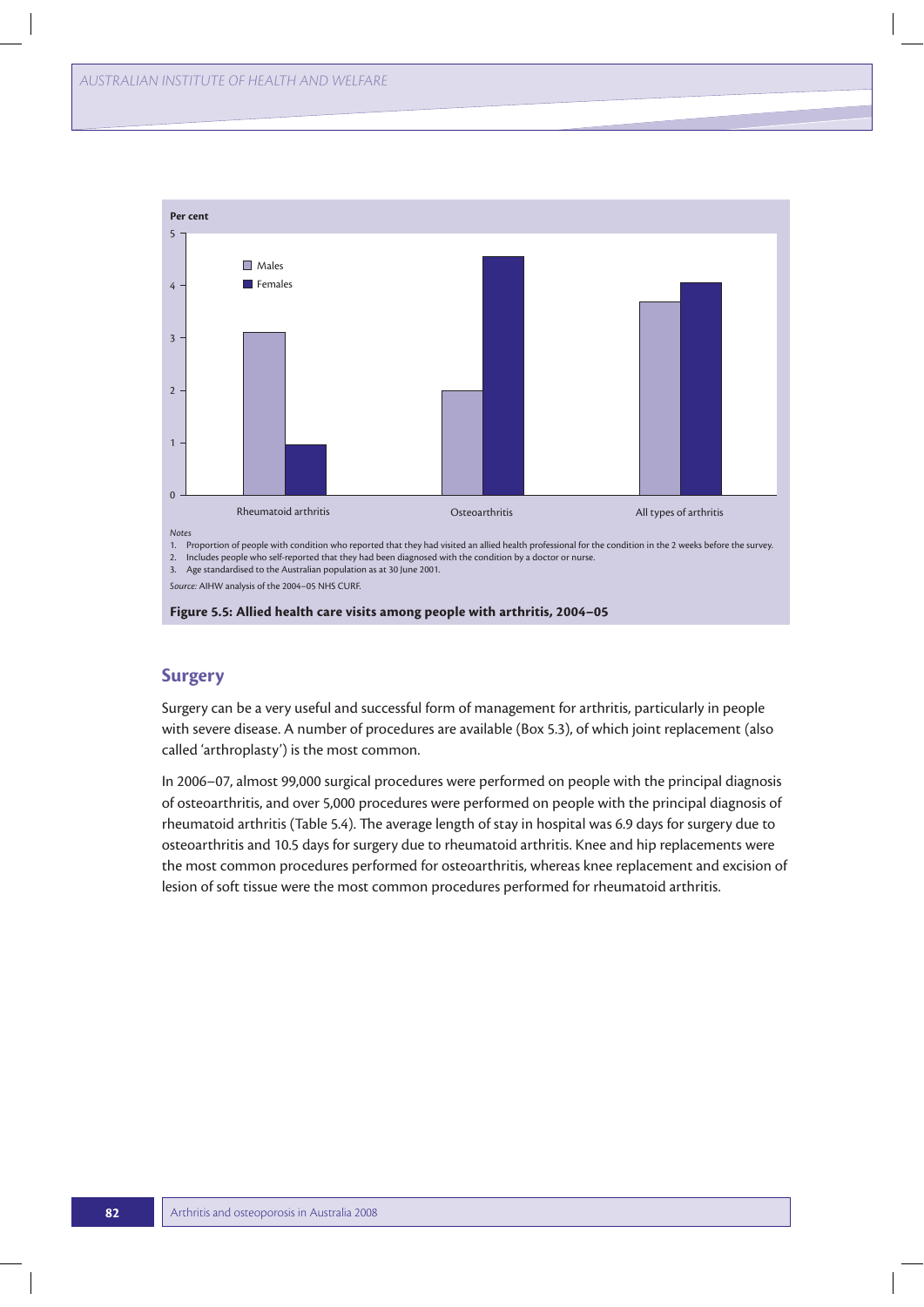#### **Box 5.3: Common surgical procedures for arthritis**

*Osteotomy: to cut or reshape bone. It is performed to slow the progression of disease, especially when wear is occurring on a single disc of cartilage.*

*Arthroscopy: to look inside the joint. This procedure is used in the early stages of osteoarthritis for temporary symptom relief and to know what is happening in the joint. This procedure may be accompanied with a meniscectomy, where all or part of a torn meniscus is removed, and other repairs such as debridement, osteoplasty or chrondroplasty (described below).*

- *Debridement: the surgical removal of lacerated, devitalized, or contaminated tissue.*
- *Osteoplasty: replacement of lost bone tissue or reconstruction of defective bony parts.*
- *Chrondroplasty: shaving of articular cartilage.*
- *Incision: a cut or wound of body tissue made especially in surgery.*
- *Excision: surgical removal of all or part of diseased tissue or organ.*

*Arthrodesis: where bones within a joint are fused together. This procedure can successfully relieve pain and is most commonly performed in the spine and in the small joints of the wrist, hand and foot.*

*Arthroplasty: Joint replacement, or to replace some or all of the bones in the joint with artificial components. It is the most common surgical treatment of the osteoarthritic hip, knee and shoulder joint; the pain and disability of severe osteoarthritis can be reduced, restoring some patients to near-normal function.*

| Principal<br>diagnosis | Procedure                                                                                | <b>Number</b> | Per cent $(a)$ |
|------------------------|------------------------------------------------------------------------------------------|---------------|----------------|
| Osteoarthritis         | Total arthroplasty of knee, unilateral                                                   | 24.462        | 25             |
|                        | Total arthroplasty of hip, unilateral                                                    | 17,829        | 18             |
|                        | Arthroscopic meniscectomy of knee with debridement, osteoplasty<br>or chrondroplasty     | 9,344         | 9              |
|                        | Hemiarthroplasty of knee                                                                 | 3,208         | 3              |
|                        | Arthroscopic debridement of knee                                                         | 2,033         | $\overline{2}$ |
|                        | Other                                                                                    | 41,893        | 42             |
| Total                  |                                                                                          | 98,769        | 100            |
| Rheumatoid             |                                                                                          |               |                |
| arthritis              | Total arthroplasty of knee, unilateral                                                   | 312           | 6              |
|                        | Excision of lesion of soft tissue, not elsewhere classified                              | 245           | 5              |
|                        | Administration of agent into joint or other synovial cavity, not<br>elsewhere classified | 225           | 4              |
|                        | Arthrodesis of 1st metatarsophalangeal joint                                             | 177           | 3              |
|                        | Aspiration of joint or other synovial cavity, not elsewhere classified                   | 173           | 3              |
|                        | Other                                                                                    | 4,303         | 79             |
| <b>Total</b>           |                                                                                          | 5,435         | 100            |

**Table 5.4: Most common surgical procedures performed in separations with the principal diagnosis of osteoarthritis or rheumatoid arthritis, 2005–06**

(a) Per cent of total surgical procedures performed for the condition.

*Source:* AIHW National Hospital Morbidity Database.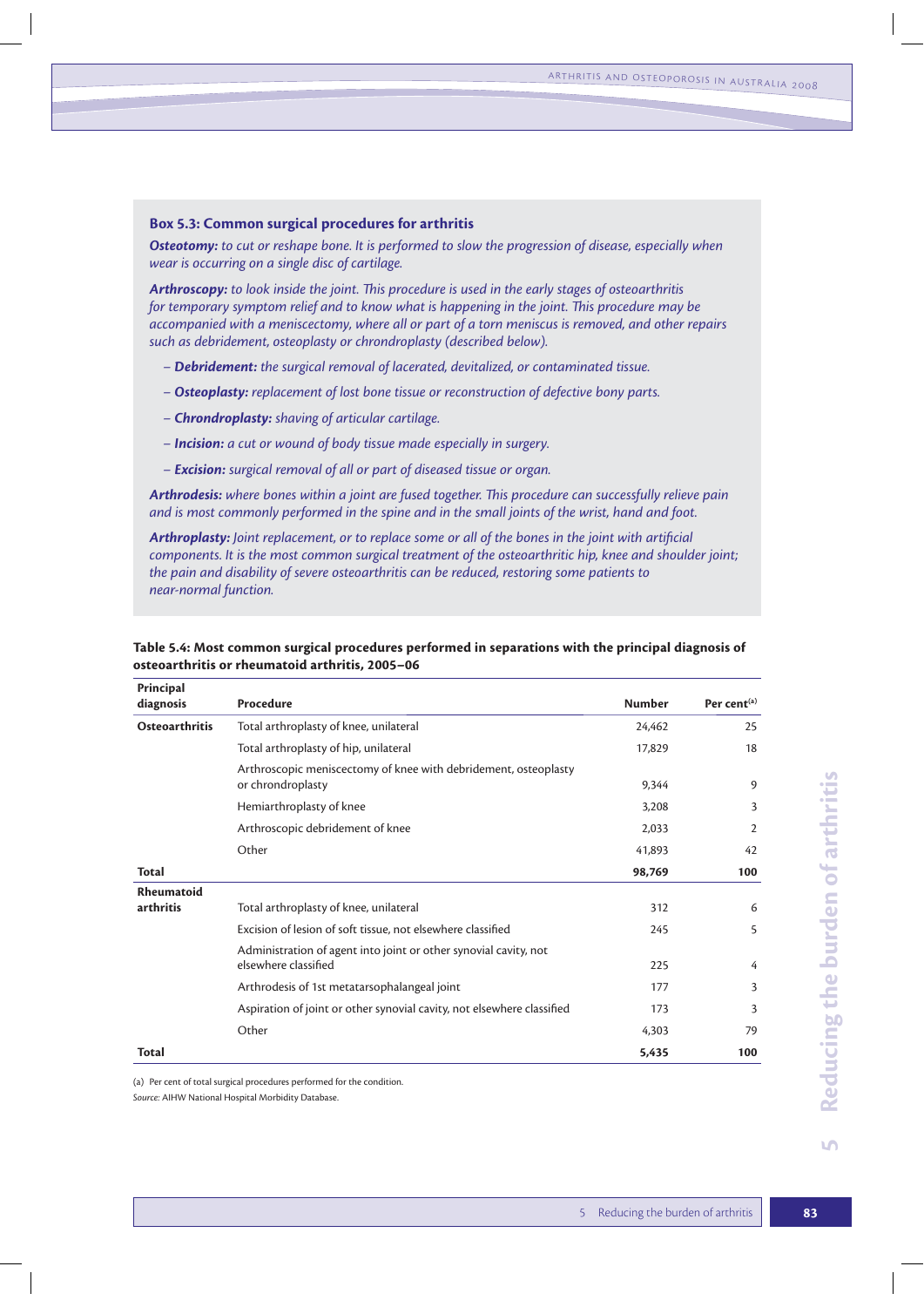#### *Joint replacement*

Joint replacement has been one of the most significant advancements in the management of osteoarthritis during the last few decades. This procedure has become more accessible because of improvements in surgical techniques and anaesthesia, and better blood products used during surgery. Total joint replacement is generally indicated when a person no longer responds to less invasive forms of management and the pain and/or loss of function experienced makes normal daily living difficult.

Rates of primary total knee and hip replacement in people with the principal diagnosis of osteoarthritis are highest in the 75–79 years age group (Figure 5.6). The procedure rate among females is higher than among males, particularly for knee replacement. This is most likely a result of the higher prevalence of osteoarthritis in females.



See Appendix 2 Table A2.2 for codes used. *Source:* AIHW National Hospital Morbidity Database.

**Figure 5.6: Primary total knee and hip replacements for osteoarthritis, 2006–07**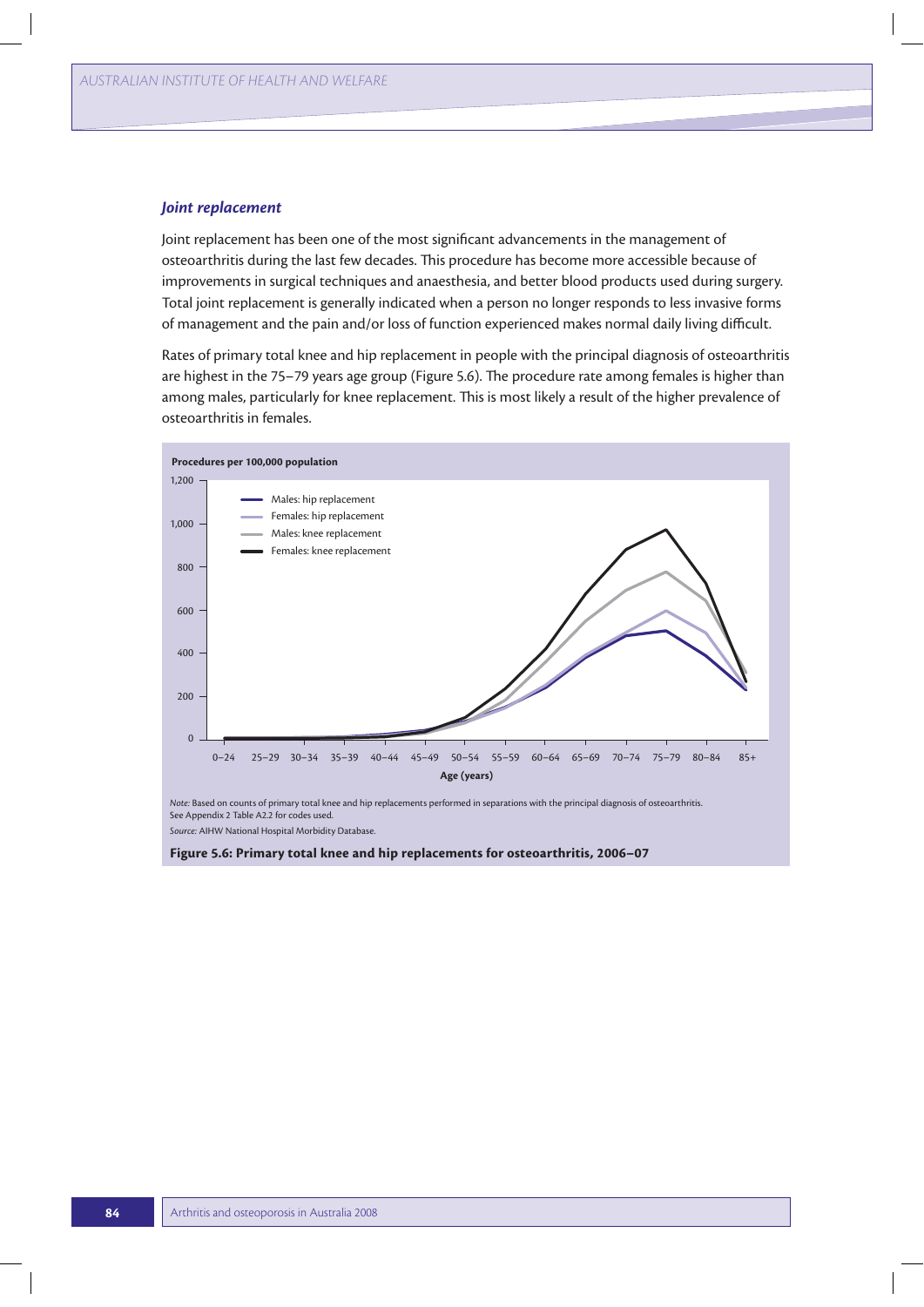# **References**

AIHW (Australian Institute of Health and Welfare) 2002. Chronic diseases and associated risk factors in Australia, 2001. Cat. no. PHE 33. Canberra: AIHW.

Arden N & Nevitt MC 2006. Osteoarthritis: epidemiology. Best Practice and Research: Clinical Rheumatology 20:3–25.

Arnett FC, Edworthy SM, Bloch DA, McShane DJ, Fries JF, Cooper NS et al. 1988. The American Rheumatism Association 1987 revised criteria for the classification of rheumatoid arthritis. Arthritis and Rheumatism 31:315–24.

Begg S, Vos T, Barker B, Stevenson C, Stanley L & Lopez AD 2007. The burden of disease and injury in Australia 2003. Cat. no. PHE 82. Canberra: AIHW.

Bennell K, Bowles K-A, Payne C, Cicuttini F, Osborne R, Harris A et al. 2007. Effects of laterally wedged insoles on symptoms and disease progression in medial knee osteoarthritis: a protocol for a randomised, double-blind, placebo controlled trial. BMC Musculoskeletal Disorders doi: 10.1186/471-2474-8-96.

Breedveld FC, Weisman MH, Kavanaugh AF, Cohen SB, Pavelka K, van Vollenhoven R et al. 2006. The PREMIER study: a multicenter, randomized, double-blind clinical trial of combination therapy with adalimumab plus methotrexate versus methotrexate alone or adalimumab alone in patients with early, aggressive rheumatoid arthritis who had not had previous methotrexate treatment. Arthritis and Rheumatism 54:26–37.

Brennan P & Silman A 1995. Why the gender difference in susceptibility to rheumatoid arthritis? Annals of the Rheumatic Diseases 54:694–5.

Britt H, Miller GC, Charles J, Henderson J, Pan Y, Valenti L et al. 2008. General practice activity in Australia 2007–08. Cat. no. GEP 22. Canberra: AIHW.

Britt H, Miller GC, Charles J, Pan Y, Valenti L, Henderson J et al. 2007. General practice activity in Australia 2005–06. Cat. no. GEP 19. Canberra: AIHW.

Callahan LF & Pincus T 1988. Formal education level as a significant marker of clinical status in rheumatoid arthritis. Arthritis and Rheumatism 31:1346–57.

Ding C, Cicuttini F, Blizzard L, Scott F & Jones G 2007. A longitudinal study of the effect of sex and age on rate of change in knee cartilage volume in adults. Rheumatology 46(2):273–9.

Ding C, Cicuttini F, Scott F, Cooley H, Boon C & Jones G 2006. Natural history of knee cartilage defects and factors affecting change. Archives of Internal Medicine 166:651–8.

Ding C, Cicuttini F, Scott F, Glisson M & Jones G 2003. Sex differences in knee cartilage volume in adults: role of body and bone size, age and physical activity. Rheumatology 42:1317–23.

Eaton CB 2004. Obesity as a risk factor for osteoarthritis: mechanical versus metabolic. Medicine and Health, Rhode Island 87:201–4.

Felson DT, Anderson JJ, Naimark A, Walker AM & Meenan RF 1988. Obesity and knee osteoarthritis. The Framingham Study. Annals of Internal Medicine 109:18–24.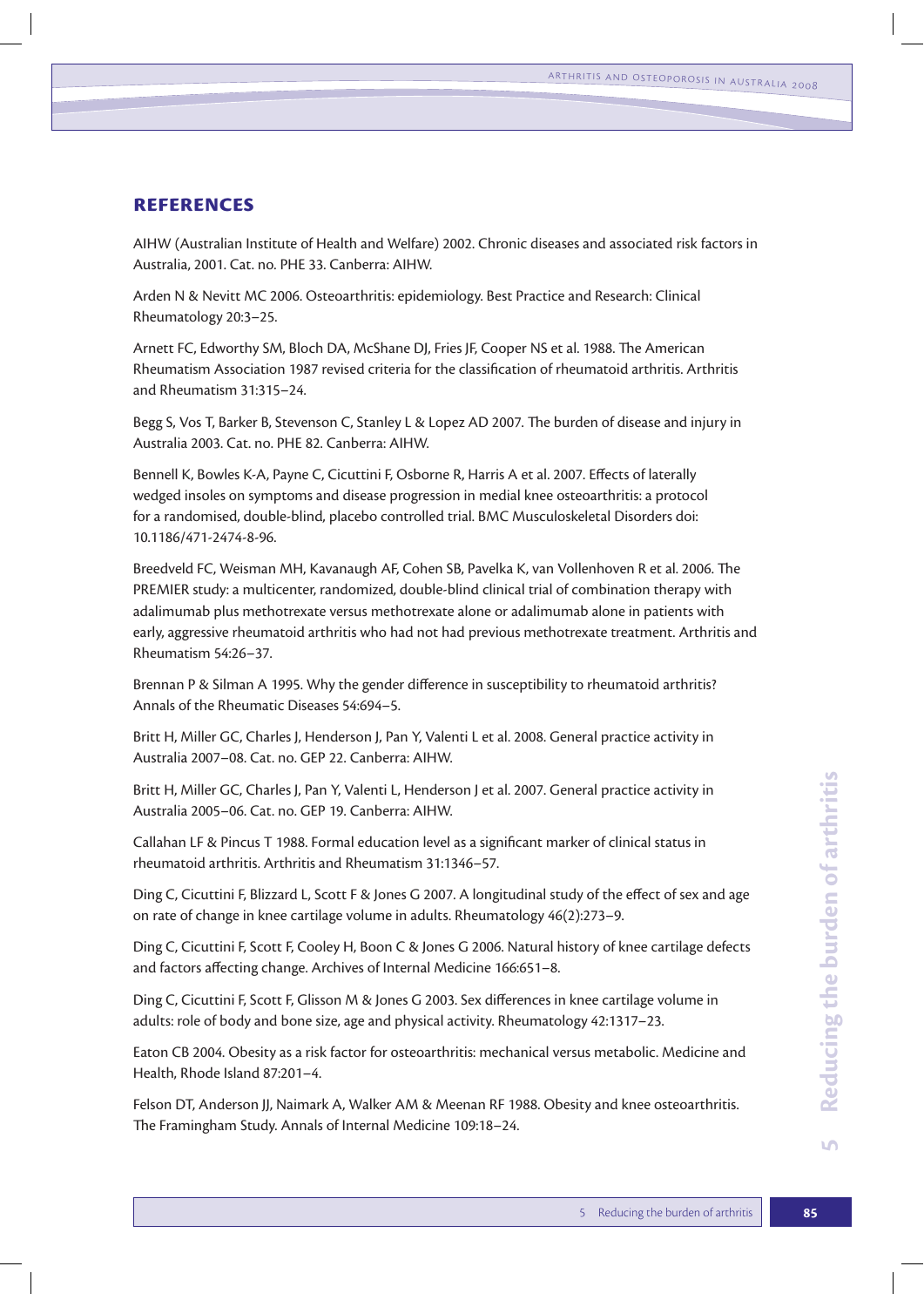Felson DT, Lawrence RC, Dieppe PA, Hirsch R, Helmick CG, Jordan JM et al. 2000. Osteoarthritis: new insights. Part 1: the disease and its risk factors. Annals of Internal Medicine 133:635–46.

Foley S, Ding C, Cicuttini F & Jones G 2007. Physical activity and knee structural change: a longitudinal study using MRI. Medicine and Science in Sports and Exercise 39:426–34.

Gelber AC, Hochberg MC, Mead LA, Wang NY, Wigley FM & Klag MJ 2000. Joint injury in young adults and risk for subsequent knee and hip osteoarthritis. Annals of Internal Medicine 133:321–8.

Goekoop-Ruiterman Y, de Vries-Bouwstra JK, Allaart CF, van Zeben D, Kerstens PJSM, Hazes JMW et al. 2007. Comparison of treatment strategies in early rheumatoid arthritis: a randomized trial. Annals of Internal Medicine 146:406–15.

Hakkinen A, Sokka T, Kotaniemi A & Hannonen P 2001. A randomized two-year study of the effects of dynamic strength training on muscle strength, disease activity, functional capacity and bone mineral density in early rheumatoid arthritis. Arthritis and Rheumatism 44:515–22.

Harrison BJ 2002. Influence of cigarette smoking on disease outcome in rheumatoid arthritis. Current Opinion in Rheumatology 14:93–7.

Klareskog L, Padyukov L, Rönnelid J & Alfredsson L 2006a. Genes, environment and immunity in the development of rheumatoid arthritis. Current Opinion in Immunology 18:650–5.

Klareskog L, Stolt P, Lundberg K, Källberg H, Bengtsson C, Grunewald J et al. 2006b. A new model for an etiology of rheumatoid arthritis. Arthritis and Rheumatism 54:38–46.

Kuiper S, van Gestel A, Swinkels H, de Boo TM, da Silva JA & van Riel PL 2001. Influence of sex, age, and menopausal state on the course of early rheumatoid arthritis. Journal of Rheumatology 28:1809–16.

Kvien TK 2004. Epidemiology and burden of illness of rheumatoid arthritis. Pharmacoeconomics  $22:1 - 12.$ 

Lally EV 2004. Genetic aspects of osteoarthritis. Medicine and Health, Rhode Island 87:210–2.

Lau EC, Cooper C, Lam D, Chan VN, Tsang KK & Sham A 2000. Factors associated with osteoarthritis of the hip and knee in Hong Kong Chinese: obesity, joint injury, and occupational activities. American Journal of Epidemiology 152:855–62.

Lievense AM, Bierma-Zeinstra SM, Verhagen AP, van Baar ME, Verhaar JA & Koes BW 2002. Influence of obesity on the development of osteoarthritis of the hip: a systematic review. Rheumatology (Oxford) 41:1155–62.

Loughlin J 2002. Genome studies and linkage in primary osteoarthritis. Rheumatic Diseases Clinics of North America 28:95–109.

March LM & Bagga H 2004. Epidemiology of osteoarthritis in Australia. Medical Journal of Australia 180:S6–10.

Montecucco C 2006. Remission, a therapeutic goal in inflammatory arthropathies? Clinical data from adalimumab studies. Drugs 66:1783–95.

NPHP (National Public Health Partnership) 2001. Preventing chronic disease: a strategic framework. Melbourne: NPHP.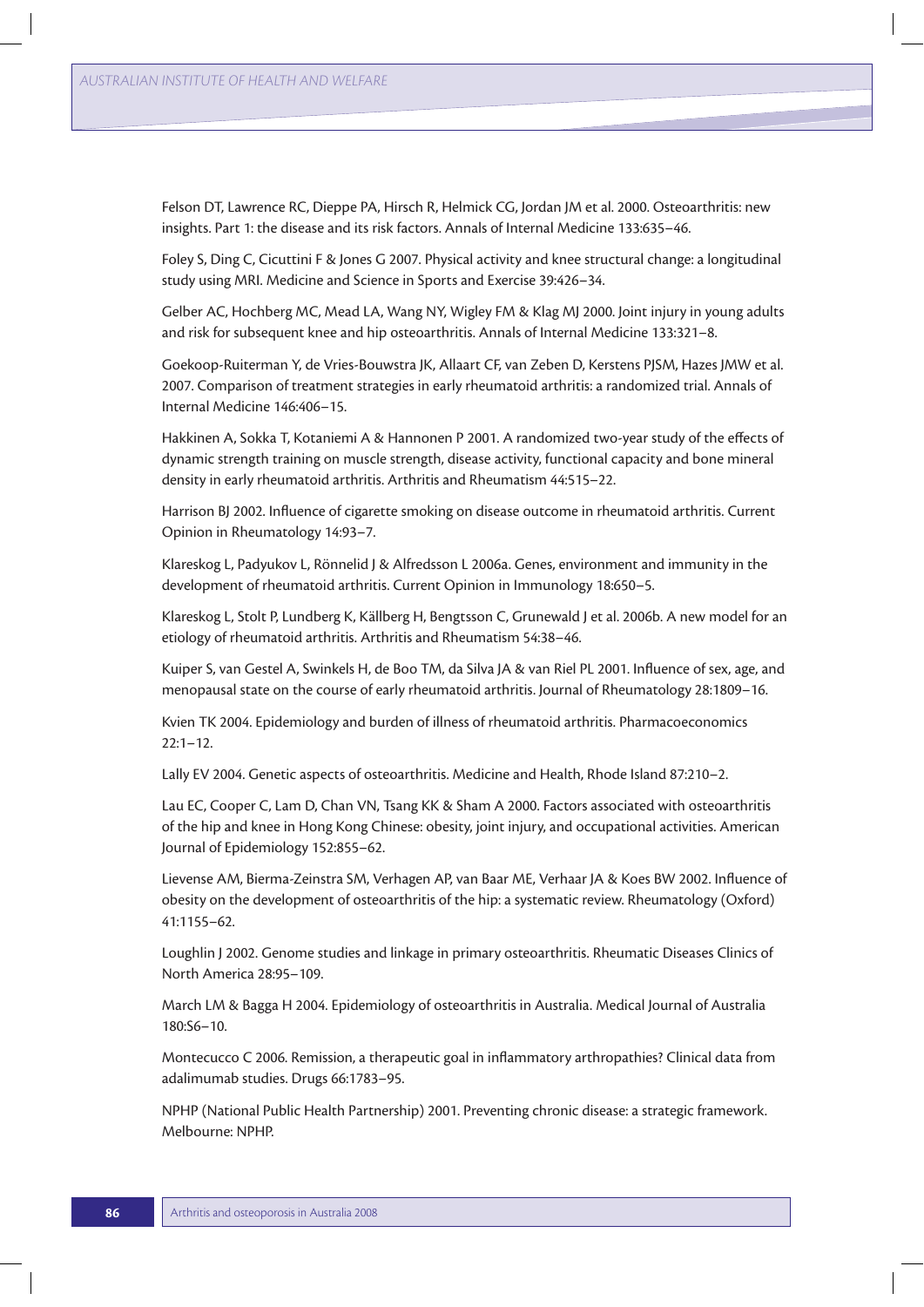Nuki G, Ralston S & Luqmani R 1999. Diseases of the connective tissues, joints and bones. In: Haslett C, Chilvers E, Hunter J & Boon N (eds). Davidson's principles and practice of medicine, 18th edition. Edinburgh: Churchill Livingstone, 801–76.

Oliver JS, Kladosek A, Weiler V, Czembirek H, Boeck M & Stiskal M 2005. Rheumatoid arthritis: a practical guide to state-of-the-art imaging, image interpretation and clinical implications. RadioGraphics 25:381–98.

Petersson IF & Jacobsson LT 2002. Osteoarthritis of the peripheral joints. Best Practice and Research, Clinical Rheumatology 16:741–60.

RACGP (Royal Australian College of General Practitioners) 2007. Rheumatoid arthritis: guidelines (draft). Melbourne: RACGP. Viewed 5 February 2008,

<www.racgp.org.au/Content/NavigationMenu/ClinicalResources/RACGPGuidelines/Arthritis/>.

Rogers L, Macera C, Hootman J, Ainsworth B & Blair SN 2002. The association between joint stress from physical activity and self-reported osteoarthritis: an analysis of the Cooper Clinic data. Osteoarthritis and Cartilage 10:617–22.

Sandmark H, Hogstedt C, Lewold S & Vingard E 1999. Osteoarthrosis of the knee in men and women in association with overweight, smoking, and hormone therapy. Annals of the Rheumatic Diseases 58:151–5.

Sihvonen S, Korpela M, Laippala P, Mustonen J & Pasternack A 2004. Death rates and causes of death in patients with rheumatoid arthritis: a population-based study. Scandinavian Journal of Rheumatology 33:221–7.

Silman A, Kay A & Brennan P 1992. Timing of pregnancy in relation to the onset of rheumatoid arthritis. Arthritis and Rheumatism 35:152–5.

Silman A, MacGregor A, Thomson W, Holligan S, Carthy D, Farhan A et al. 1993. Twin concordance rates for rheumatoid arthritis: results from a nationwide study. British Journal of Rheumatology 32:903–7.

Silman AJ & Hochberg MC 2001. Epidemiology of the rheumatic diseases, 2nd edition. Oxford: Oxford University Press.

Solomon L, Robin G & Valkenburg HA 1975. Rheumatoid arthritis in an urban South African Negro population. Annals of the Rheumatic Diseases 34:128–35.

Srikanth VK, Fryer JL, Zhai G, Zwinzenberg TM, D H & Jones G 2005. A meta-analysis of sex differences in prevalence, incidence and severity of osteoarthritis. Osteoarthritis and Cartilage 13:769–81.

Sutton AJ, Muir KR, Mockett S & Fentem P 2001. A case-control study to investigate the relation between low and moderate levels of physical activity and osteoarthritis of the knee using data collected as part of the Allied Dunbar National Fitness Survey. Annals of the Rheumatic Diseases 60:756–64.

Symmons D 2002. Epidemiology of rheumatoid arthritis: determinants of onset, persistence and outcome. Best Practice and Research: Clinical Rheumatology 16:707–22.